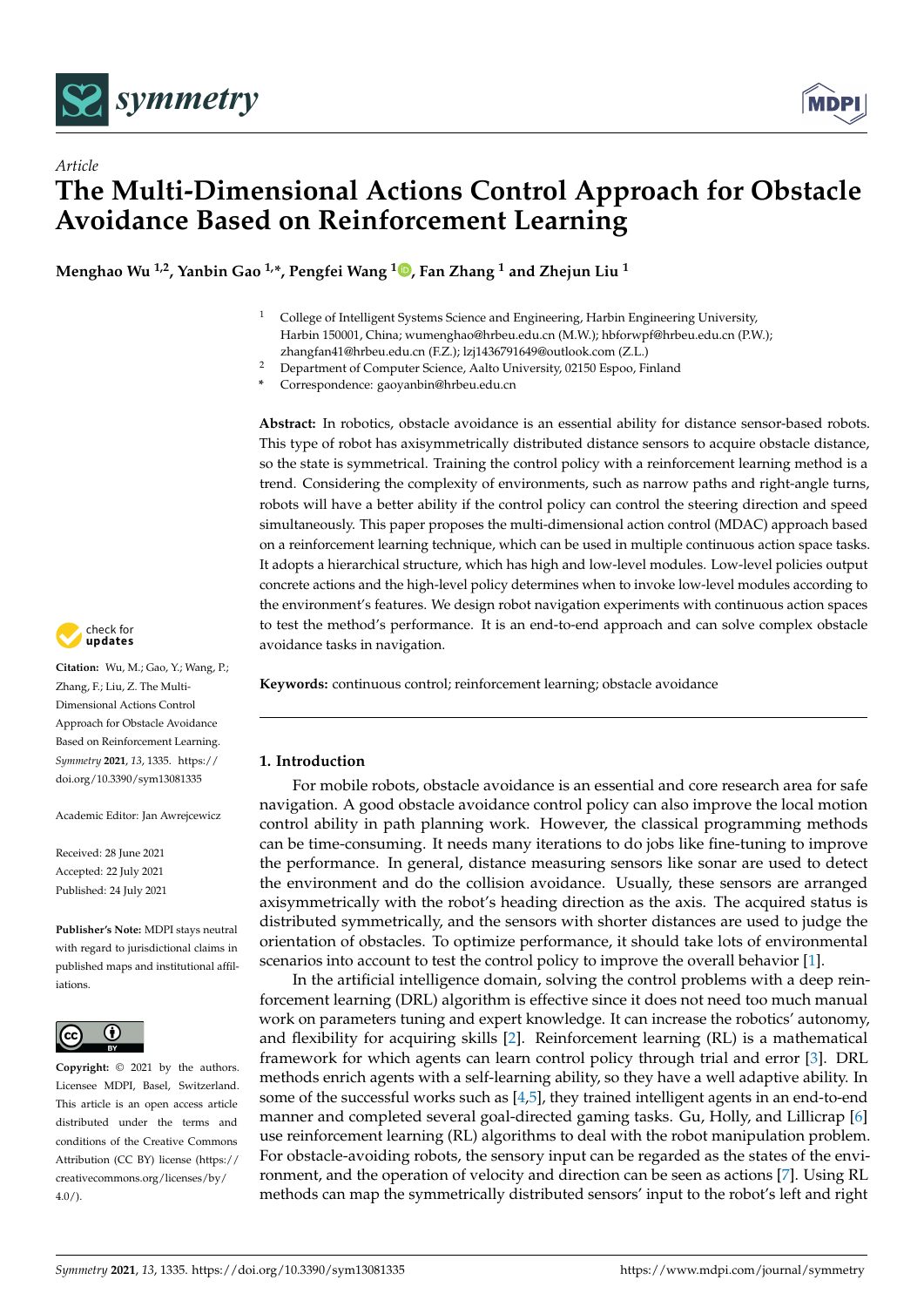steering action output and guide the agent to process the state input reasonably and avoid the collision. Using RL algorithms to train robots has become a researching hotspot.

Based on the forms of action spaces in an RL environment, algorithms can be roughly divided into two categories: methods in discrete action space and continuous action space. The discrete-action algorithms are often adopting the value-based RL methods. Their manner is to assign quality values to state–action pairs, update the state–action pairs with the high values in the iterative process, and then form a control strategy. The typical algorithms such as Deep *Q*-Networks [\[5\]](#page-18-4), Dueling Networks [\[8\]](#page-18-7), Double *Q*-Learning [\[9\]](#page-18-8), soft actor–critic [\[10\]](#page-18-9), etc. These can also be named the indirect learning methods because the learning process is driven by value evaluation. The ultimate goal is to improve the control policy via assignment. One drawback of the tasks with discrete action space is that it still suffers from the curse of dimensionality [\[11\]](#page-18-10).

The RL algorithms in continuous action space usually adopt the policy optimization manner, and the policy outputs action directly instead of action value like value-based methods. These typical methods such as policy gradient methods [\[12\]](#page-18-11). To solve the convergence of policy gradient methods, Konda and Tsitsiklis present the Actor–Critic algorithm [\[13\]](#page-18-12), O'Donoghue, Munos, and Kavukcuoglu present the PGQL algorithm [\[14\]](#page-18-13). Both methods take advantage of the value-based approach and policy gradient method. These methods directly optimize the control policy and draw on the benefits of value assignment manner. These methods are more widely used for real-world robotic tasks because the continuous action space corresponds to the robotic mission. Moreover, they can also be applied to solve tasks in discrete action space, but not vice versa.

In most experiments above, researchers applied RL algorithms to train agents to control a single-dimension action, such as controlling the vehicle's driving direction. This method can keep a stable output of policy. In addition, most of the algorithms are designed initially to solve the single action space task. Although policy-based methods can output multiple dimensional actions by adding parallel networks, such a method lacks a high-level policy to manage the outputs and a lack of research. In navigation environments, DRL algorithms are mainly used to output the steering angle, the robot's one-dimensional action. Suppose the robot can control two-dimensional actions simultaneously according to environmental features, such as driving direction and speed. In that case, the tasks that the robot can operate can be at a more challenging level. If it has a high-level strategy to deploy the two-action cooperation, agents can play a good performance over complex tasks.

Hierarchical reinforcement learning (HRL) can decompose a task into several subtasks and solve each job with a sub-model which will be more potent than solving the entire task with one model [\[15\]](#page-18-14). Compared with the standard RL, HRL has more complex decision-making ability, and its policy has multiple levels that operate each sub-task individually. The hierarchical framework can reduce the computational complexity of solving extensive Markov decision processes (MDP) and improve the exploration [\[16\]](#page-18-15). Simultaneously, the prior knowledge can be conveniently incorporated into the agent with a partial program, and the domain-specific information can be used to define low-level rewards. It dramatically decreases the agent's random exploration and guides the agent in advance through high-level policy based on the prior knowledge of the environment. However, many hierarchical reinforcement learning algorithms are designed for solving tasks with sub-tasks, and sub-policies are used independently to solve particular scenarios. In addition, designing a concise high-level control policy is complex for tasks in large domains. An essential goal of reinforcement learning is to minimize the designer's role [\[17\]](#page-19-0). Our method uses a hierarchical frame. The policies' combination of sub-modules controls multiple dimensional actions at the same time. The whole training process is consistent with the standard RL setting, the agent explores without knowledge, and the reward fully drives the learning process.

Contribution: We solve the obstacle avoidance task by introducing a hierarchical frame-based multiple actions control algorithm (MDAC). The method can cope with functions with numerous actions in continuous spaces. Moreover, it can efficiently complete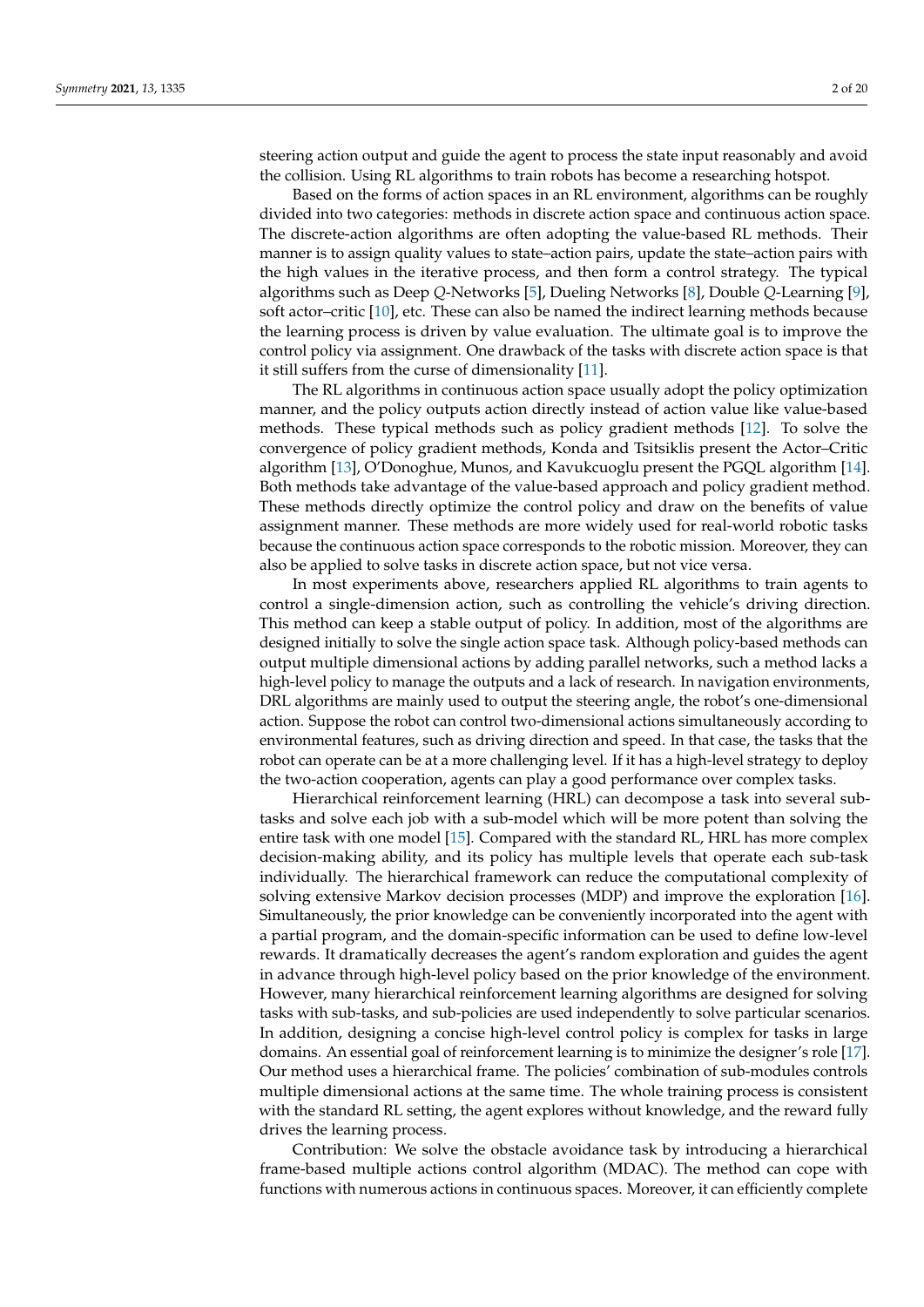the tasks without prior knowledge. We design three navigation environments to test and analyze the performance of the algorithm. Based on the frame, we also extend the structure to explore techniques to improve the performance. In the method, the concepts of manager and worker are introduced. Where the manager assigns work to workers, and the latter are responsible for their actions. During training, the robot can coordinate multiple actions to complete more complex tasks. Compared with the traditional reinforcement learning algorithm, our method can tackle a more complex environment, converge better, and, after convergence, it can maintain a stable output. Our method is more consistent with the classic RL settings with minimized human intervention. Many RL techniques can be directly applied to this method. It is an end-to-end training approach in a partially observable environment.

The rest of the paper is organized as follows: Section [2](#page-2-0) gives a review of related approaches in the continuous control area and robotics applications. In Section [3,](#page-3-0) we provide the background knowledge and problem setup of reinforcement learning. Section [4](#page-5-0) proposes our approach's frame and pseudocode. In Section [5,](#page-8-0) we present the experimental performance in navigation environments. Some general discussions are presented in Sections [6](#page-16-0) and [7](#page-17-0) concludes the paper with some potential use cases.

### <span id="page-2-0"></span>**2. Related Work**

Arsh et al. [\[18\]](#page-19-1) presented an action branching architecture for control multiple actions. The architecture independently optimizes each dimensional action with its state and reward information by combining multi-dimensional actions to achieve the target. They presented various kinds of branching networks. The critical insight is to combine multiple independent modules. It is used to tackle tasks with a low correlation between actions, and the actions' influences on the state are in different directions. Tampuu et al. [\[19\]](#page-19-2) proposed the multiple value-based agents' method to explore the high-dimensional environment. These agents have shared input but independent Q-learning modules. The multi-agent system is also a researching focus. It is a valuable idea to complete one task through the cooperation of multiple agents. However, the convergence is an issue to implement them. Luke et al. [\[20\]](#page-19-3) used a sequence-to-sequence network architecture to tackle high dimensional continuous control problems. The method needs manual work on designing action dimensions, and, once the number of actions increases, the *Q*-value estimates may become inaccurate to use.

HRL is a series of methods which are using different levels of policies to cope with complex tasks. It is a long-standing researching area, and the core idea of HRL tasks [\[2,](#page-18-1)[21\]](#page-19-4) is to decompose a whole task into several parts and solve them separately. Its target is to discover and exploit the hierarchical frame within a Markov decision problem (MDP) [\[22\]](#page-19-5). The hierarchical neural network trains several sub-tasks to find a recursively optimal policy. Similar to this kind of method, MDAC also adopts the hierarchical policy structure. The difference is that we focus on and solve a complete task rather than split a task. As the hierarchical structure is used for reference in the method, the following is a brief introduction of HRL. The frameworks of HRL have a variety of designs according to task requirements. The mainstream design is to set separate sub-networks for solving sub-tasks and apply a leading neural network to do the overall planning. Jun et al. [\[23\]](#page-19-6) used a two-layered HRL architecture to solve a real pole balancing task. The architecture has high and low levels for planning the entire mission, selecting the next sub-goal, and dealing with the sub-task to control the actuators. Kulkarni et al. [\[24\]](#page-19-7) proposed the hierarchical-DQN framework, which can efficiently explore the environment and apply it to the classic ATARI series game. They divide a task into several unrelated sub-tasks and complete them separately with low-level policy. The adopted framework integrates DRL with hierarchical value functions, making the agent motivated to solve intrinsic targets to enhance exploration. Thomas et al. [\[25\]](#page-19-8) decomposed the Markov decision process and value function into hierarchical ones and presented the HRL framework that converges to an optimal policy much faster than the flat *Q* learning approach. Alexander et al. [\[21\]](#page-19-4)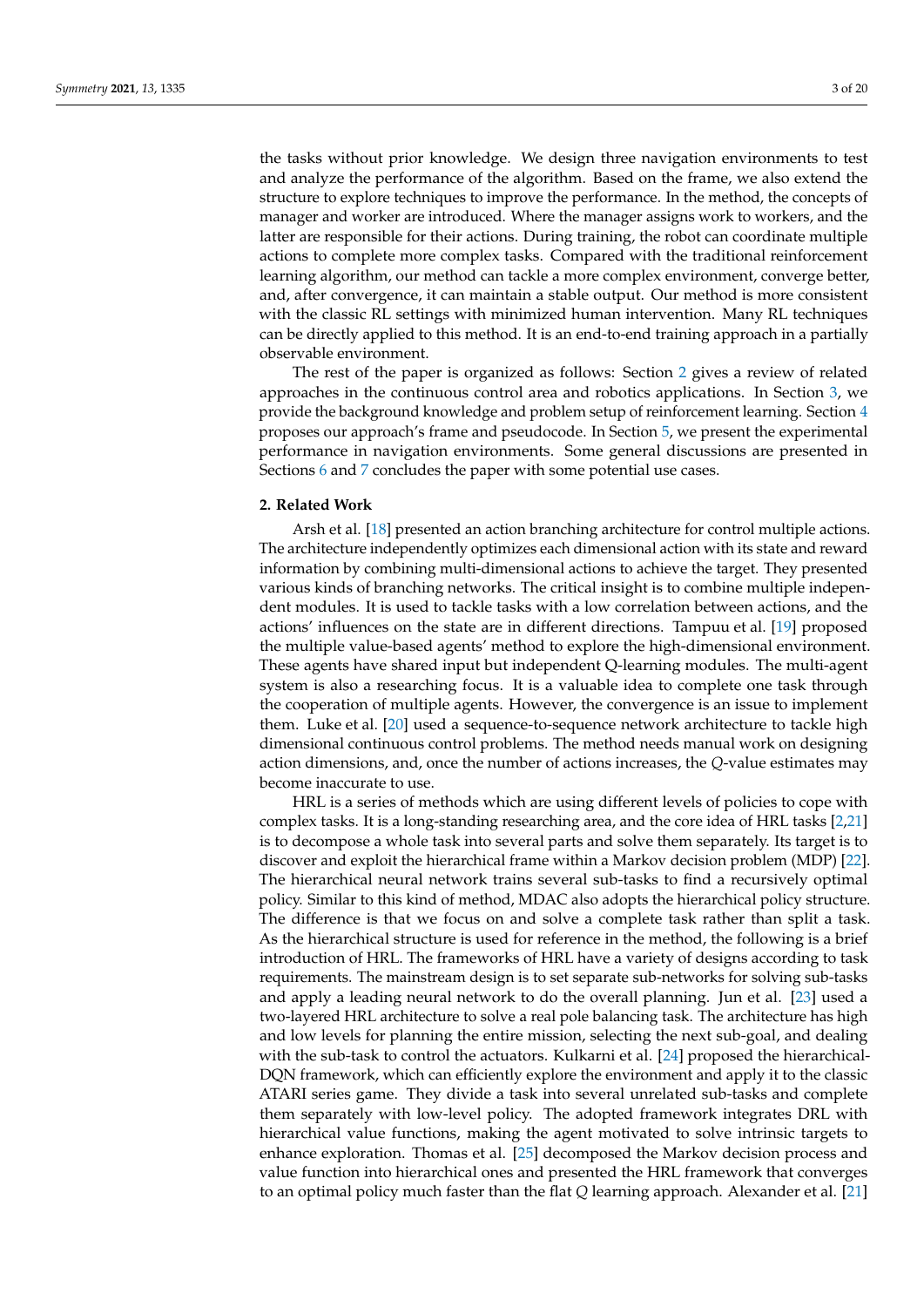introduced a feudal network for HRL. The method introduces the concept of the manager and worker modules. The manager is in charge of lower temporal resolution and sets goals for the worker module.

As for the solution for the tasks in continuous action space, HRL also has its unique advantages, which can further solve the task with harder difficulty. Because in the frame pattern, any algorithm suitable for the task can be placed. It has good expandability. Yang et al. [\[26\]](#page-19-9) presented a hierarchical DRL algorithm to solve the continuous control problem. Their method can learn several essential skills at the same time. The architecture has a critic network and multi-actor networks for learning different skills. However, the algorithm requires predefined reward functions for all levels of hierarchy and needs a fully observable environment. Bacon et al. [\[27\]](#page-19-10) propose the gradient-based option-critic architecture, which can learn both the internal policy and the termination functions. Their method does not need to provide additional rewards and subgoals. To improve the training efficiency, Ofir et al. [\[28\]](#page-19-11) used the off-policy experience for hierarchy training and introduced an off-policy correction to address the dynamic issue of high-level action space. Their HRL method requires fewer environment interactions than on-policy algorithms.

### <span id="page-3-0"></span>**3. The Problem Setup**

Reinforcement learning (RL) is an artificial intelligence technique that adopts an agent to gather task solution skills from trial and error. The agent straightforwardly learns knowledge by interaction with environments. Surely, there are certain requirements for RL's environment to realize the application of algorithms. We use  $\mathcal E$  to indicate the environment. Several elements of RL are time step *t*, state *s<sup>t</sup>* , action, *a<sup>t</sup>* , and reward *r*. An RL task can be formulated as a Markov Decision Process (MDP), consisting of state space  $S$ , action space A, transition function P, reward space R, and a discount factor *γ*. Markov property can be defined as  $p(s_{t+1}|s_1, a_1, \ldots, s_t, a_t) = p(s_{t+1}|s_t, a_t)$ . The Markov property indicates that the future states are conditionally independent of the past given the present. Thus, in an RL task, the decisions and values are assumed to be a function only of the current state [\[7\]](#page-18-6). The main purpose of an agent is to train its policy to get the maximum cumulative reward. When it makes a wrong action, it will be punished. Through this mechanism, the agent can achieve the purpose of self-learning through interaction. This process continues until the agent reaches a terminal state. The discount factor  $\gamma \in (0,1]$  trades off the importance of immediate and future rewards [\[8\]](#page-18-7).

The value function is used to measure the action value by estimating its long-term reward in the RL system. It is a core component in value-based RL algorithms. The quality function or state–action-value function  $Q_{s,a}^{\pi}$  is a mainly used indicator to measure the quality of action's selection. It defines the value of choosing action *a* under a given state *s* and following a policy *π*:

$$
Q^{\pi}(s,a) = \mathbb{E}[R|s,a,\pi] = \mathbb{E}[\sum_{k=0}^{\infty} \gamma^k r_{t+k}|s,a,\pi]
$$
 (1)

The training target is to find the best policy which can lead to the highest quality value  $Q^*(s, a) = \max_{\pi} Q^{\pi}(s, a).$ 

It is an indirect way to learn policy  $\pi$  based on the estimate of the value function. It is suitable for tasks in discrete action space. For the problem in the continuous action space, we need to optimize the policy directly. The policy-based algorithms parameterize the control policy as  $\pi(a|s;\theta)$  and optimize the parameter during training. The policy gradient method [\[12\]](#page-18-11), one of the policy-based approaches, provides the gradient of object function  $J(\pi)$  with respect to the parameters of policy  $\pi$ :

$$
\nabla_{\theta} J(\pi_{\theta}) = \int_{\mathcal{S}} \rho^{\pi} \int_{\mathcal{A}} \nabla_{\theta} \pi_{\theta}(a|s) Q^{\pi}(s, a) da ds \n= \mathbb{E}_{s \sim \rho^{\pi}, a \sim \pi^{\theta}} \left[ \nabla_{\theta} \log \pi^{\theta}(a|s) Q^{\pi}(s, a) \right]
$$
\n(2)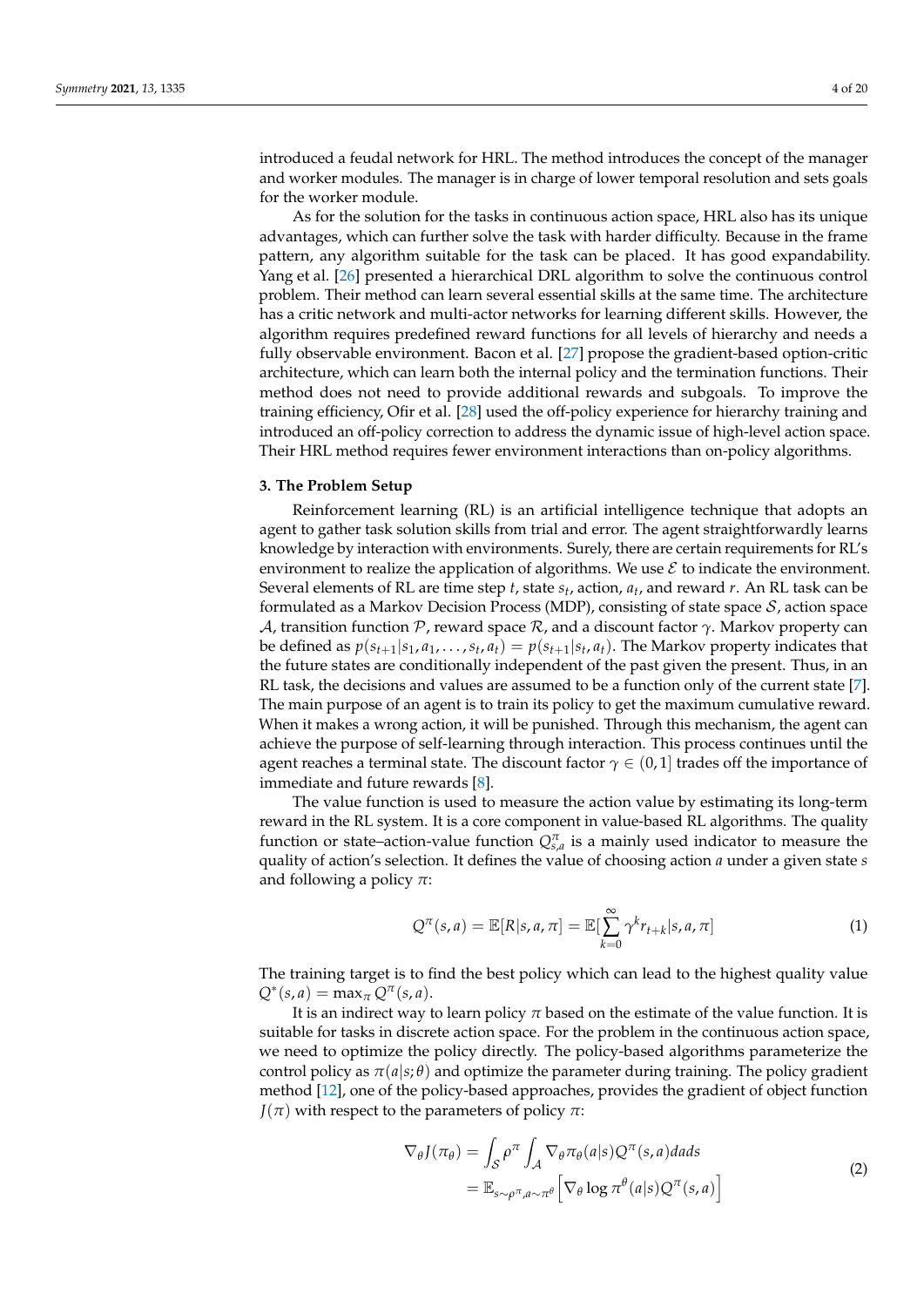The policy gradient method is difficult to converge without a clear learning signal. By combining the value-based methods, the actor–critic method has been well applied in many continuous tasks [\[29\]](#page-19-12). Because the continuous action space is widely used in the robotics field, and the continuous control algorithms can be applied in more areas besides discrete control tasks. Therefore, we aim at the problem in continuous action space. Our method is based on the classical actor–critic algorithm [\[13\]](#page-18-12), which combines the benefit from value-based methods and policy-based methods. The actor  $\pi_\theta: \mathcal{S} \to \mathcal{A}$  maps representation of the states to action-selection probabilities. The critic  $Q_\phi^\pi: \mathcal{S} \times \mathcal{A} \to \mathbb{R}$ estimates the expected return and maps states to the expected cumulative reward.

#### *3.1. Deep Network*

The deep neural network has a powerful model fitting ability, and it is widely used in various fields of deep learning such as image processing, video, and audio processing. With the deep neural network, RL can be more effective in learning skills. Deep RL (DRL) applies neural nets for representing the value functions or control policies. There are a series of successful DRL techniques like Deep *Q*-Network [\[5\]](#page-18-4), achieving human-level performance on Atari games from video input. It adopts the target network and experience replay skills for stable training; these techniques make the learning process more robust. The parameters of the neural network will be modified iteratively to minimizing the loss function:

$$
L_i(\theta_i) = \mathbb{E}_{s,a,r,s'}[(y_i^{DQN} - Q(s,a;\theta_i))^2]
$$
\n(3)

with

$$
y_i^{DQN} = r + \gamma \max_{a'} Q(s', a'; \theta^{-})
$$
\n(4)

RL researchers saw the potential of DRL after the DQN algorithm was presented. A number of researchers have done a lot of work and put forward many excellent algorithms such as double DQN [\[30\]](#page-19-13), dueling *Q*-network [\[8\]](#page-18-7), value iteration network [\[31\]](#page-19-14), priority experience replay [\[32\]](#page-19-15), etc.

For the policy-based RL algorithms such as the actor–critic and policy gradient method, researchers also adopted a deep neural network to improve their model's learning ability. In this kind of task, the feature of the environment is taken as the input of the network, and the output of it is taken as the action of the agent. Thus, the trained policy of the neural network, or the agent, outputs right actions by perceiving the change of the environment. The whole process is driven by the promotion of reward. In this way, the classical RL uses the neural network and is able to solve a more complex task than before. Lillicrap et al. [\[33\]](#page-19-16) presented the deep deterministic policy gradient (DDPG) algorithm, which uses the actor– critic method's framework and some insights from DQN. It has been used in many physics tasks both in a simulator and in a real robot. In the method, both actor and critic components use a neural network to learn a deterministic policy and approximate the *Q* value of the policy.

### *3.2. Hierarchical Architecture*

With the development of artificial intelligence, the tasks that need to be processed have become complex, such as large-scale planning tasks [\[34\]](#page-19-17) and long-horizon and sparse reward tasks [\[35\]](#page-19-18). They drive the reinforcement learning researchers to explore more complex models. HRL has become a structure to explore in its domain. There are some HRL works [\[26](#page-19-9)[,36](#page-19-19)[,37\]](#page-19-20) that use a high-level policy to select low-level policy. Each subpolicy is used to process a sub-task. HRL methods rely on hierarchies of features, and different levels of policies control different actions. Since a high-level policy is used, the overall action spaces decrease, and it has a more efficient exploration. The environment state can also be managed hierarchically. The low-level agent can receive the partial state allowed by the high-level agent. Feudal reinforcement learning defines the structure of control layers from top to bottom. High-level managers assign tasks to low-level workers. For the hierarchical frameworks, policies  $\pi_h$  are divided into high-level policy  $\pi_h\left(\mathbf{a}^h|\mathbf{s}^h\right)$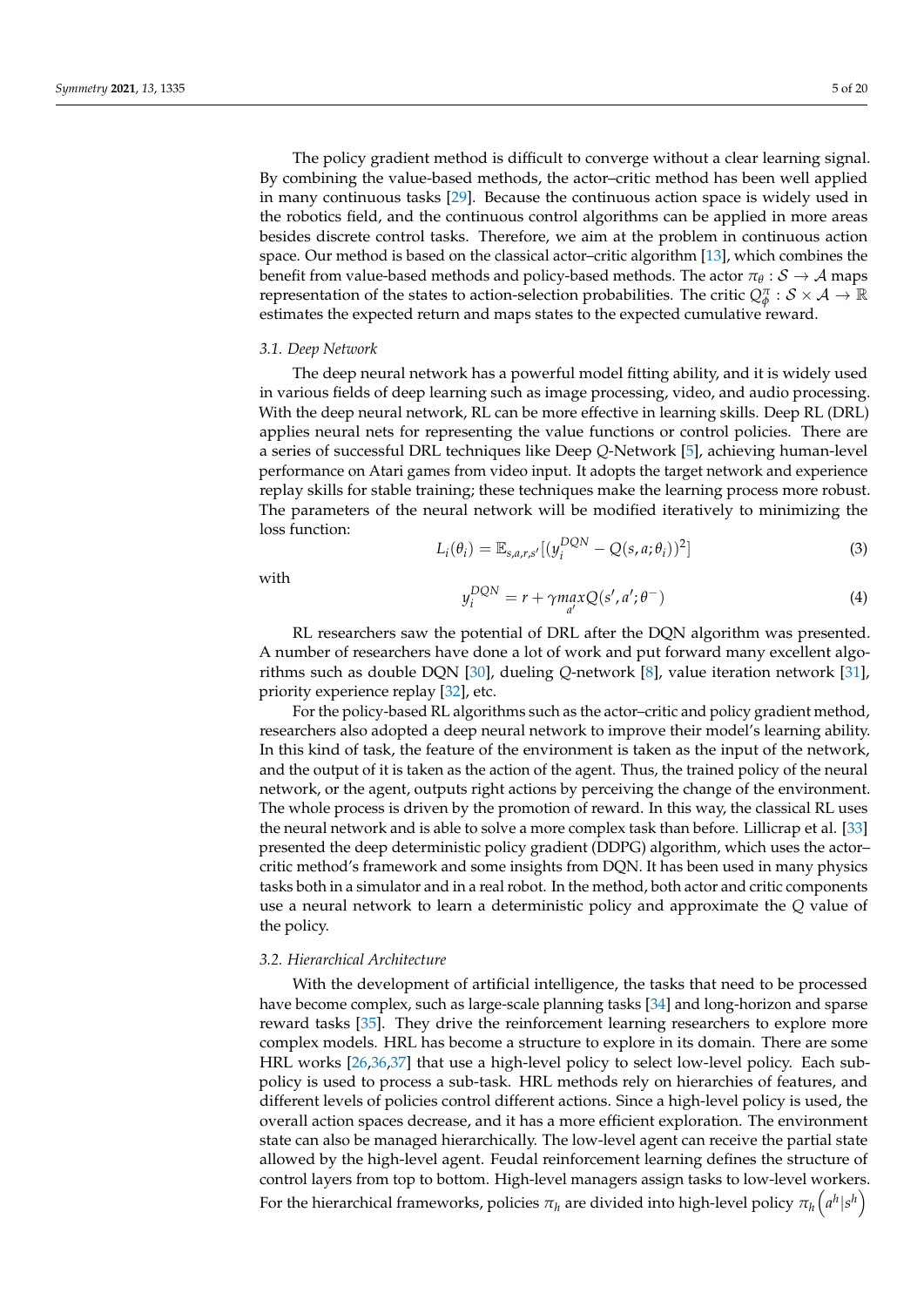and low-level policies  $\pi_l\big({a}^l | s^l, {a}^h\big).$  The high-level policy is responsible for the overall planning and enables some workers at some steps. In addition, it can also assign local goals for each sub-agent to complete and provide rewards. The HRL process follows the Semi-MDP, which includes the state *S*, options *O*, transition model *P*, reward function *R*, and discount factor  $\gamma$ , in which the transitions can last for several timesteps. The typical objective function in HRL is [\(5\)](#page-5-1). The action of low-level policy directly brings the return, and its selection depends on the action of high-level policy. Similar to RL, the target is to maximize the objective function and find the best policies:

<span id="page-5-1"></span>
$$
J(\pi) = \iint \sum \pi_h \left( a^h | s^h \right) \pi_l \left( a^l | s^l, a^h \right) Q^{\pi}(s, a^l) da^l ds \tag{5}
$$

Since it is a hierarchical network, it contains the high-level model and low-level models. Each time the agent interacts with the environment, all models jointly determine its actions and feedback to the environment, thereby obtaining rewards. Then, the distribution of rewards is also an area worth studying. For the high-level policy  $\pi_h$ , each time, it needs to decide to execute sub-models according to the environment  $\mathcal E$ . The executed sub-model  $\pi_l$  also selects actions according to the state *s*. The high and low-level models collaborate output actions *a* to get a reward *r*. At the same time, this MDP sequence will be saved to their respective memory unit *R*. They can find their effective actions through iteration to achieve higher returns. This design can ensure that each execution unit is not interfered with by other factors, and, each time, it is compared with its previous status and improves its policy. The sequences recorded by the memory are also valid in each step.

#### <span id="page-5-0"></span>**4. Proposed Method**

To have a separate network for controlling every single action, we adopt a hierarchical structure Figure [1,](#page-5-2) and it has two-level policies. The top-down hierarchical structure is similar to the FeUdal HRL used to tackle works containing subtasks. In the feudal network structure, the manager is responsible for managing high-level tasks and assigning tasks to low-level workers as needed. Like the concept, the high-level and low-level modules in MDAC can be regarded as manager and workers. Usually, HRL performs tasks with multiple scenarios, and the correlation between each action in the task is relatively small. The difference is that low-level modules in the work are used for cooperation in one application scenario, and they have a higher degree of correlation. In such a scenario, better cooperation will make the task completion better and easier, while insufficient cooperation will significantly reduce the possibility of task completion.

<span id="page-5-2"></span>

**Figure 1.** The basic frame of MDAC.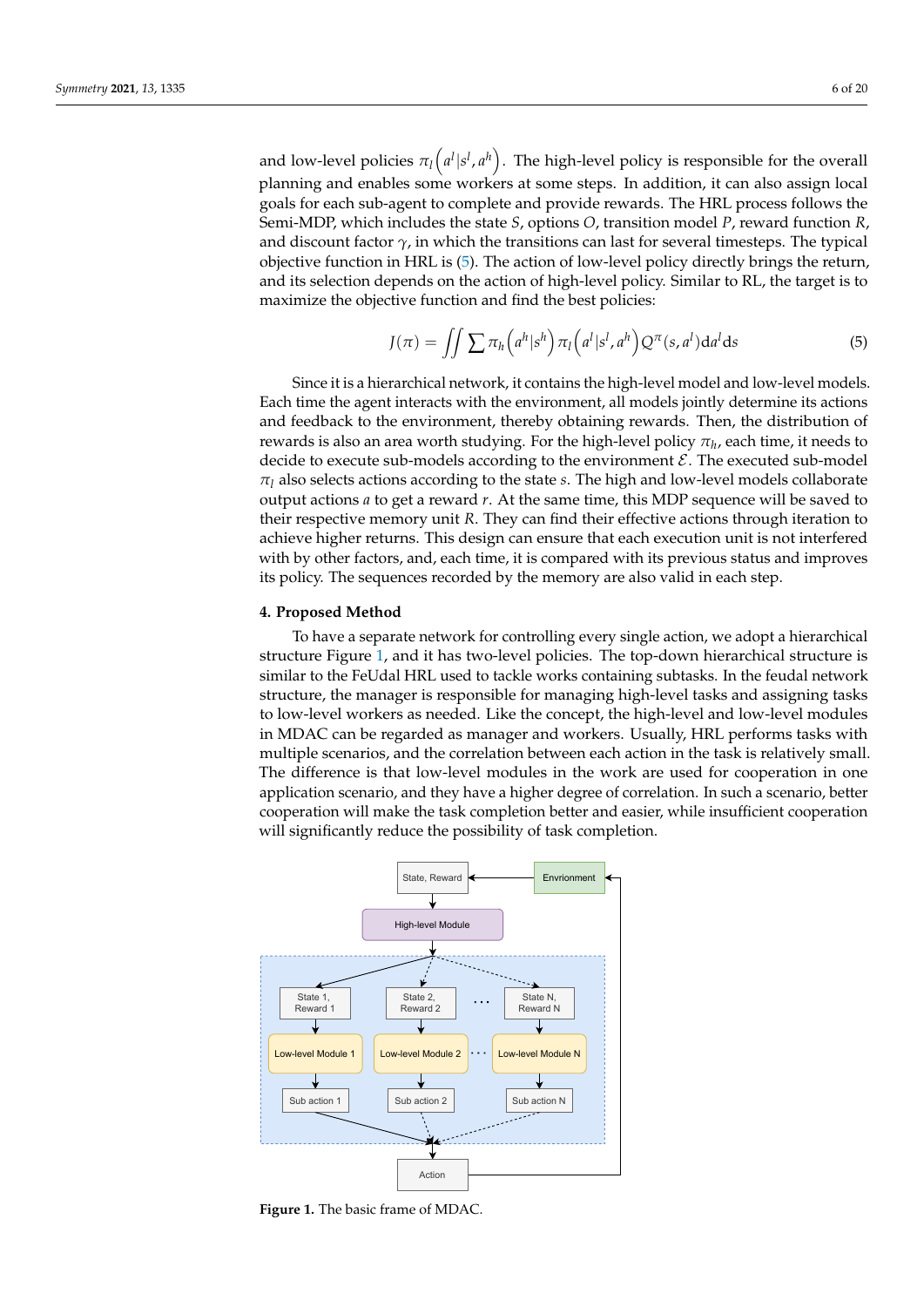We name the high-level policy module 0 (M0)  $\pi_h$ , which is to used to learn high-level policy. M0 outputs either a discrete value or a real number between –1 to 1, which is converted into several discrete numbers to select sub-policy on the step. Accordingly, we name sub-modules M1, M2, ..., and MN, and corresponding policies are  $\pi^1_1$ ,  $\pi^2_1$ ,  $\pi^N_1$ . Each sub-module is used to execute the concrete actions in each dimension. Among them, M1 is the main sub-module, which means it will be implemented in every step. In our application scenario, we use it to control the direction of the robot. Because the direction operation is essential for obstacle avoidance, it outputs actions according to state at each step to improve safety. On the contrary, other sub-modules are not always executed. It depends on the instructions of M0. They are executed when M0 allows. The action set bases on the cooperation policy of high and low-level modules and can be  $\{a_l^1, a_l^1 + a_l^2, \ldots, a_l^1 + a_l^N\}$ .

M0 will firstly receive the environment's state and rewards information, and then it assigns part of them to the corresponding sub-module. Of course, it can also transfer the same information and feedback to all sub-modules. It depends on which environmental information is essential and which is not needed for the sub-module. Transitions follow the Markov function  $P(s, a, s') = Pr(s'|s, a)$ . In this process, each state results from its previous state and action. It can be seen that the MDPs are satisfied with the M0 and M1 in the designed frame. For other sub-modules, they satisfy semi-MDPs, and they will not meet all the environment's transitions. For submodules, the output action will continue until the next executed step. The state is drawn from environment state-space  $S$ . The state of all modules comes from this space. However, each module has its own action space, and we name them as  $A_0$ ,  $A_1$ , ...,  $A_n$ , respectively. In each transition, one or more actions from actions spaces are executed by the agent to interact with the environment. For the sub-module that is not executed, its memory unit will not add the transition in that step. The idea is that each module can make an independent judgment according to the environmental information it can receive. The sub-modules do not interfere with each other directly, and a high-level module assigns their coordination.

With this frame, in principle, any classical reinforcement learning algorithm can be used in each model. We use the actor–critic network based on the policy and value approaches, a well-applied continuous method to robot control. All modules have their replay memory. Experience replay is a technique to improve the training stability in reinforcement learning by efficiently using previous experience. It also leads to a better convergence behavior. Our method is uniformly sampling the tuples in memory units for off-policy training, and this is a conservative but effective way. In the training process, the robot selects high-reward actions at a high frequency in the initial stage. The disadvantage is that there are potentially higher-reward actions that have not been explored and executed. Thus, we added noise during the execution of actions to explore the action space, which is sampled from the Gaussian distribution. This method can increase the exploratory of each module in training. Through rich exploration, multiple experiences will be stored in memory. In the middle and later stages of training, the method will gradually reduce this noise to zero, which is also a way to improve its stability. After the trained policy is mature, the exploration is no longer needed.

For high-level module M0, the actor policy maps state space to high-level action space  $\pi^a_{\theta_0}: S \to A_0$ . The critic branch is based on the value update method. It is used for estimating expected return  $Q_{0\omega}$ :  $S \times A_0$ . We use  $\theta$  and  $\omega$  to represent actor and critic network parameters. Use the subscript number to represent the module number. The policies of actor and critic are represented by using  $\pi^a$  and  $\pi^c$ . Below, the equations for module 0 are listed. In the critic network, the *Q* value function is defined as Equation [\(6\)](#page-6-0). Its value is the expectation of the cumulative discount reward of action *a*0:

<span id="page-6-0"></span>
$$
Q_0(s|a_0) = \mathbb{E}[R|s, a_0, \pi_0^c] = \mathbb{E}[\sum \gamma^k r_{t+k}|s, a_0, \pi_0^c]
$$
(6)

The critic network's parameters are updated by minimizing the loss function [\(7\)](#page-7-0). In Equation [\(7\)](#page-7-0),  $y_0^{DQN} = r + \gamma \text{max} Q_0'(s', a_0'; \theta_0^-)$ . It is the target *Q* network, and it uses the transitions in memory for off-policy training. The real-time working network *Q*<sup>0</sup> slowly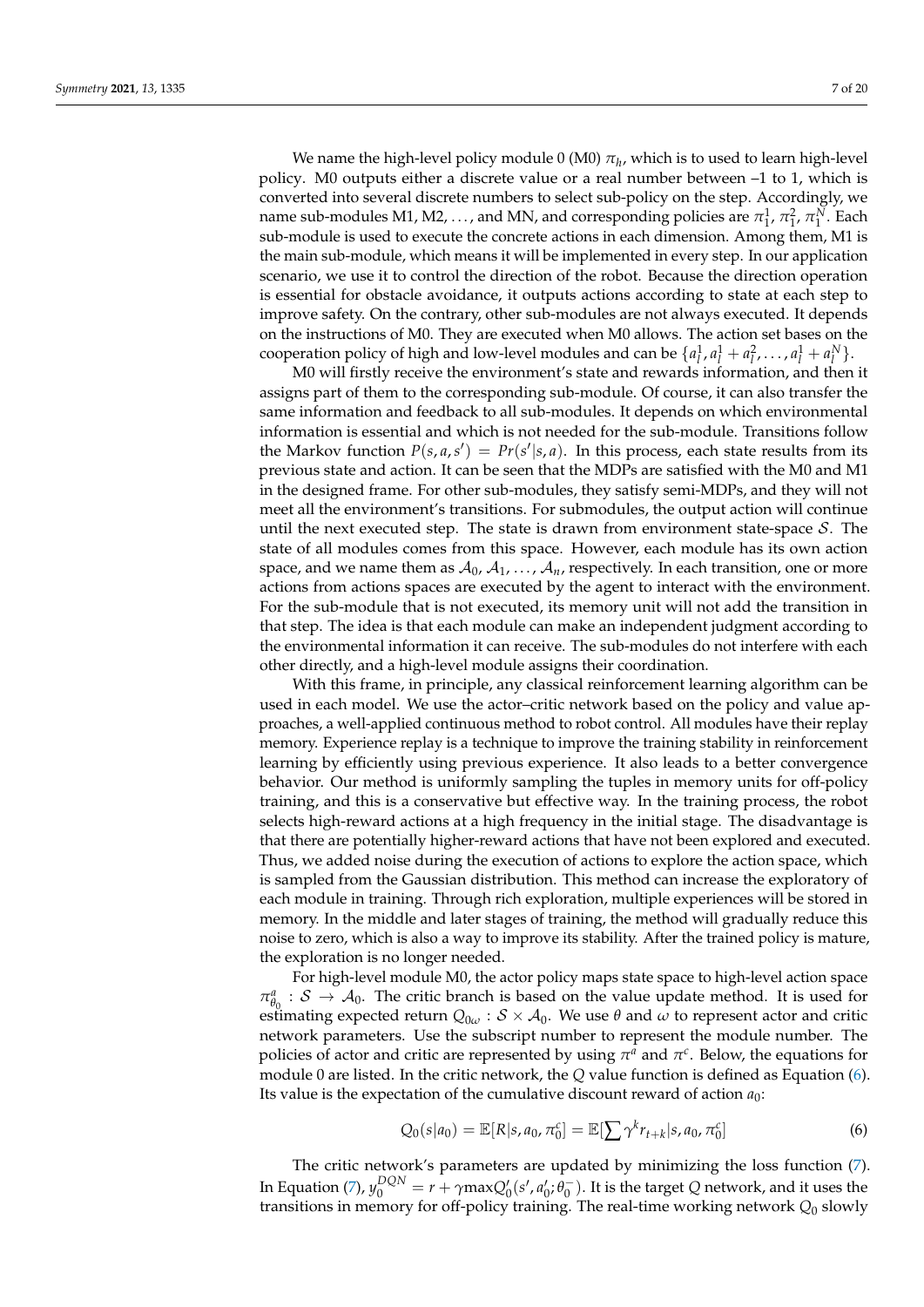tracks the target network  $Q_0'$  and updates its parameters in fixed iteration times. The  $Q_0$ is like Equation [\(6\)](#page-6-0), and it is the working critic network, and its parameters are about to be updated:

<span id="page-7-0"></span>
$$
L(\theta_0) = \mathbb{E}[(y_0^{DQN} - Q_0(s, a_0; \theta_0))^2]
$$
 (7)

For the actor branch, it updates parameters with a policy gradient method, and the gradient is calculated by Equation  $(8)$ . In the equation,  $Q_0$  is the output from the critic's value function, and it gives quality value to the actor's output (action):

<span id="page-7-1"></span>
$$
\nabla_{\omega_0} J(\pi^a_{0\omega_0}) = \int_{S} \rho^{\pi_0^a} \int_{\mathcal{A}_0} \nabla_{\omega_0} \pi^a_{0\omega_0}(a_0|s) Q_0^{\pi_0^a}(s, a_0) da_0 ds \n= \mathbb{E}_{s \sim \rho^{\pi_0^a}, a \sim \pi_0^{a\omega_0}} [\nabla_{\omega_0} log \pi_0^{a\omega_0}(a_0|s) Q_0^{\pi_0^a}(s, a_0)]
$$
\n(8)

Based on the above equations, we list the update rules of the high-level M0 as pseudocode (Algorithm [1\)](#page-7-2).

# <span id="page-7-2"></span>**Algorithm 1** Update rule of module M0

1: **Initialize:**

- 2: Initialize actor  $\mu_0(s|\theta_0)$  and critic  $Q_0(s, a_0|\omega_0)$  with weights  $\theta_0$  and  $\omega_0$
- 3: Initialize target actor  $\mu'_0$  and target critic  $Q'_0$
- 4: Initialize replay memory  $R_0 = \emptyset$ , random process  $\mathcal{N}_0$ .
- 5: **Updating Loop:**
- 6: **for** Step *t* = 1, *T* **do**
- 7: With probability  $\epsilon$  select module action  $a_{0\_t} = \mu_0(s_t | \theta_0) + \mathcal{N}_{0\_t}$ , otherwise select  $a_{0-t} = \mu_0(s_t | \theta_0)$
- 8: Execute  $a_{0}$  *t* and observe reward  $r_t$  and new state  $s_{t+1}$
- 9: Store transition  $(s_t, a_{0-t}, r_t, s_{t+1})$  in  $R_0$
- 10: Sample a random minibatch of *N* transitions ( $s_i$ ,  $a_{0-i}$ ,  $r_i$ ,  $s_{i+1}$ ) from  $R_0$
- 11: Implement target actor  $a'_{0-i+1} = \mu'_{0}(s_{i+1} | \theta'_{0})$
- 12: **Implement critic**  $Q'_{0-i+1} = Q'_{0}(s_{i+1}, a'_{0-i+1}|\omega')$
- 13: Set  $y_{0-i} = r_i + \gamma Q'_{0-i+1}$  (set  $y_{0-i} = r_i$  if  $s_{t+1}$  is terminal)
- 14: Update critic network by minimizing the loss function as Equation [\(7\)](#page-7-0):

$$
L(\theta_0) = \frac{1}{N} \sum_i (y_{0-i} - Q_0(s_i, a_{0-i}|\theta_0))^2
$$

15: Update actor network using the sampled policy gradient as Equation [\(8\)](#page-7-1):

$$
\nabla_{\omega_0} J \approx \frac{1}{N} \sum_i \nabla_{a_0} Q_0(s, a_0 | \omega_0)|_{s=s_i, a_0=\mu_0(s_i)} \nabla_{\theta_0} \mu_0(s | \theta_0))|_{s_i}
$$

16: Soft update target networks of critic and actor ( $\tau \ll 1$ ):

$$
\theta'_0 \leftarrow \tau \theta_0 + (1 - \tau)\theta'_0 \qquad \omega' \leftarrow \tau \omega_0 + (1 - \tau)\omega'_0
$$

17: **end for**

The updating rule above is a typical algorithm for the actor–critic-based method. If other submodules use the same algorithm, the fundamental updating rules are the same as Algorithm [1,](#page-7-2) except that some submodules' state spaces are subsets of the whole environmental state-space S. In each module, critics estimate *Q* value according to the action and state, and the actor will select an action to achieve a high *Q* value. The combination is easy to converge to the best strategy in continuous spaces.

The rewards' environment feedback to the agent every time can allocate the same reward value for the modules that participate in this step. This design is because each unit is an independent individual, and all modules need to find control policies to get higher rewards compared to their history. In each memory unit, the relative level of reward is the basis for measuring the transition quality. In the critic networks, we adopt the soft update technique to update parameters, which means the network parameters  $θ'$  slowly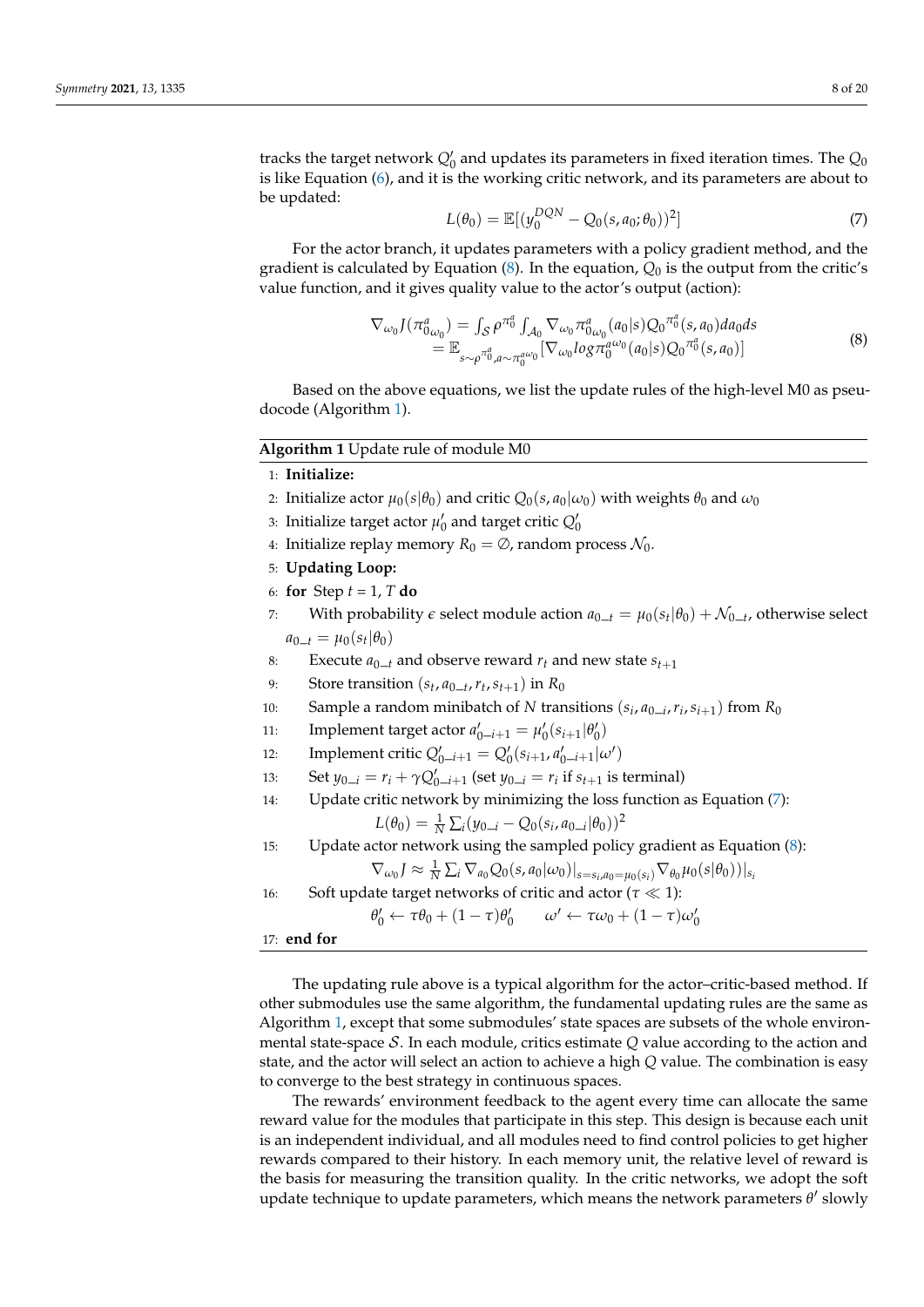track the learned target networks *θ*: *θ*' ← *τθ* +  $(1 − τ)$ *θ* $' with  $τ \ll 1$ . This method can$ ensure that the policy is steadily improved and prevent it from changing much to affect the entire learning process. Our method's overall process can be summarized in the form of pseudocode (Algorithm [2\)](#page-8-1). Here, we take two sub-modules into account.

<span id="page-8-1"></span>

M0, M1, and M2 actor–critic networks

- 2: **for** episode =  $0$  to M **do**
- 3: **for** step  $t = 0$  to N **do**
- 4: M0 receives state and outputs action *a*0, pre-processes state for sub modules(optional)
- 5: M1 receives state and outputs action *a*<sup>1</sup>
- 6: **If** M2 is enabled by M0:
- 7: M2 receives state and outputs action *a*<sup>2</sup>
- 8: Agent implements action *a*<sup>1</sup> and *a*<sup>2</sup>
- 9: **Else**
- 10: Agent implements action *a*<sup>1</sup>
- 11: M0 receives reward, assigns rewards to sub modules
- 12: Store transitions to each individual's memory unit
- 13: Train each networks by off-policy training like Algorithm [1,](#page-7-2) update parameters
- 14: **end for**
- 15: **end for**

## <span id="page-8-0"></span>**5. Experiments**

We design three environments to simulate the process of obstacle avoidance and navigation based on Pyglet library. The state space is derived from the robot's sensors' information. The action spaces of the sub-modules are the speed and direction of the robot. The high-level module's action space is several discrete values that indicate to select whether to execute sub-modules or not. After the robot executes an action, the environment gives reward feedback and transit to the next state. The simulation environments have Markov properties. In the design of this experiment, the sub-actions work together to change the robot situation. The main sub-module M1 is executed every step. The other sub-module that controls the speed is not executed every time. It is mainly responsible for changing speed. After being executed, the speed will be kept until the subsequent execution. The width of the robot is 20 units. The robot has 25 distance sensors that are distributed in front of the robot. The farthest sensing distance is 50 (Figure [2\)](#page-8-2). The state space is composed of these 25 distances.

<span id="page-8-2"></span>

**Figure 2.** Maze 1.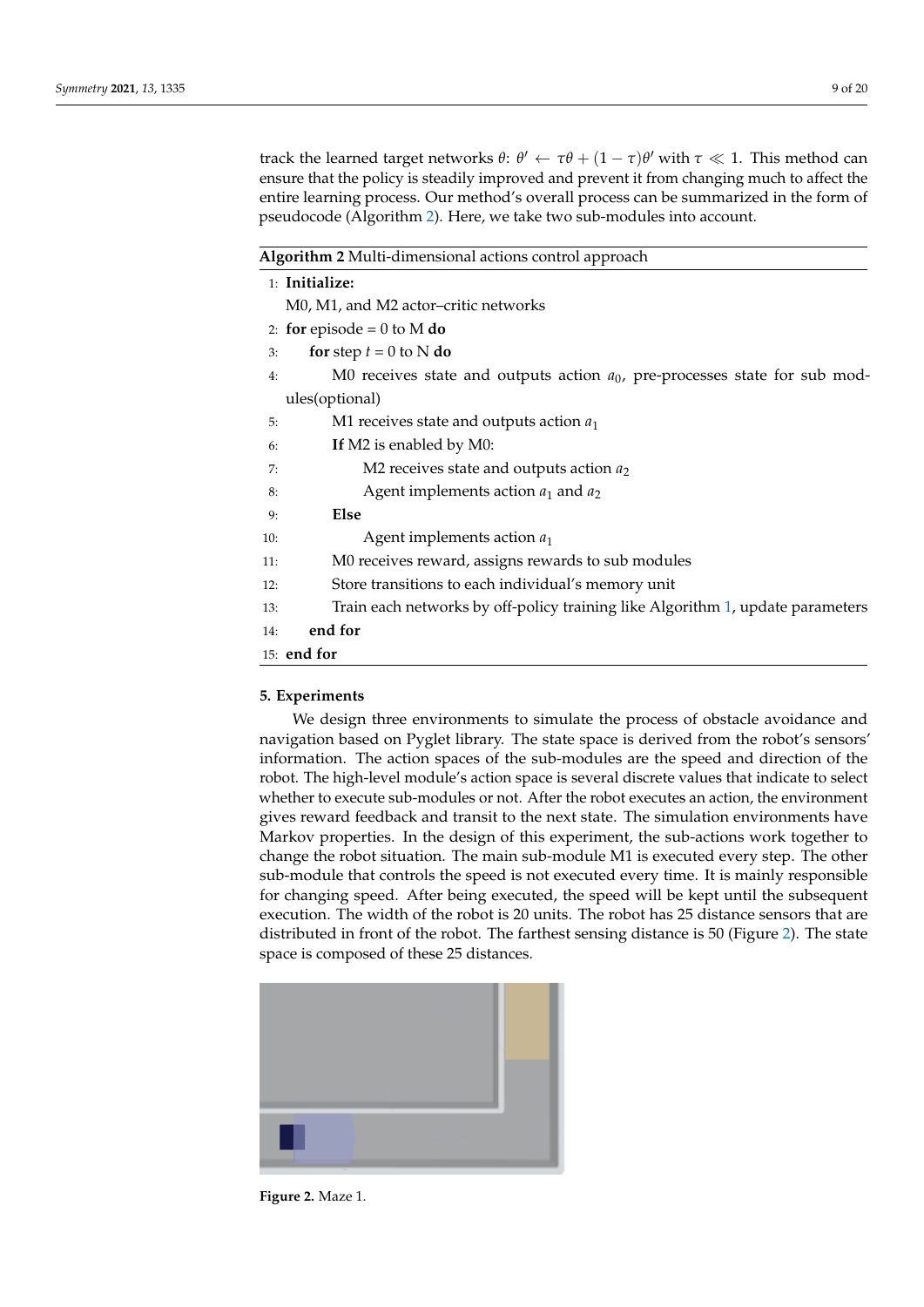## *5.1. Maze 1*

The first scenario is a task to make a turn and reach the destination. As Figure [2](#page-8-2) shows, the target area is in yellow. The robot starts each time from the lower-left corner, and the purpose is to reach the target without collision. The robot detects the distance from the obstacle through a 25-dimensional radar. Since the robot's width (20) is not very different from that of the road (40), the turning point is a difficult place to drive. It is easy to get collision. Thus, how to effectively operate the robot to steer perfectly on the corner becomes the key to complete the task.

In this environment, the driving speed and direction are in two continuous action spaces. The steering range contains 90 degrees to the left and right of the forward direction. Because DDPG is used to control one dimension (direction), we set several different speeds to explore the limit of the method in this scenario. The speed range is adjustable in the environment, and the range will be shown with specific experiments.

The starting point of each episode is at the bottom left corner, as Figure [2](#page-8-2) shows, the robot's position. When the robot has a collision, the reward is −1, and a new episode starts from the starting point. When the robot is running safely, the reward is 0.001 for each step. When the robot moves to the target area, the reward is 0 − *steps*\_*used*/700, and the new episode starts again. To accelerate the robot's speed and uses fewer whole steps per episode than running at a plodding speed to obtain each step's reward. We use the −*steps*\_*used*/700 in reward as a punishment. We set 1000 steps for each episode and train 1000 episodes in total.

### Experimental Details

In the experiment, we test the performance of deep deterministic policy gradient (DDPG) [\[33\]](#page-19-16), double DDPGs, and MDAC methods. The current mainstream for controlling multiple actions simultaneously is to parallel multiple modules to execute them, so the double-DDPG model is used for comparison. The double DDPGs method uses two DDPG modules and one for steering direction and speed adjusting. To control two actions at the same time, use DDPGs in parallel to explore the performance.

**DDPG:** For the DDPG method, the actor's network structure is 25 neurons in the input layer, 100 neurons in the first hidden layer, 20 neurons in the second hidden layer, and one neuron in the output layer. The activate functions of input and hidden layers are ReLU. The output layer's activate function is Tanh. The critic network structure is: the input layer has 26 neurons, the first hidden layer has 100 neurons, the second hidden layer has 20 neurons, and one neuron in the output layer. Table [1](#page-9-0) lists detailed hyperparameters values of DDPG.

<span id="page-9-0"></span>

|  |  | <b>Table 1.</b> Hyperparameter. |
|--|--|---------------------------------|
|--|--|---------------------------------|

| actor learning rate        | $1 \times 10^{-4}$ | batch size                |      |
|----------------------------|--------------------|---------------------------|------|
| critic learning rate       | $1 \times 10^{-4}$ | soft update factor $\tau$ |      |
| discounted factor $\gamma$ | 0.9                | memory capacity           | 1000 |

The training results are shown in Figure [3.](#page-10-0) As the improvement of speed, convergence takes more time. When the speed is 37, the agent cannot complete the task. For the other speeds, the policies trained by DDPG can complete the task, and the robot can avoid obstacles and reach the target area. When the speed is higher than 37, the robot will hit the wall on the way. The improvement of speed increases the difficulty of the task. To show the paths at different speeds, we plot the routes map as Figure [4.](#page-10-1) For speed 37, it is impossible to make a good turn before hitting the obstacle. The best route is that, when the speed is 20, it is closest to the inner turning point and reaches the destination with the least number of steps. It also shows the advantage if the robot can control the speed. The robot will slow down at the right corner to improve the possibility of steering success.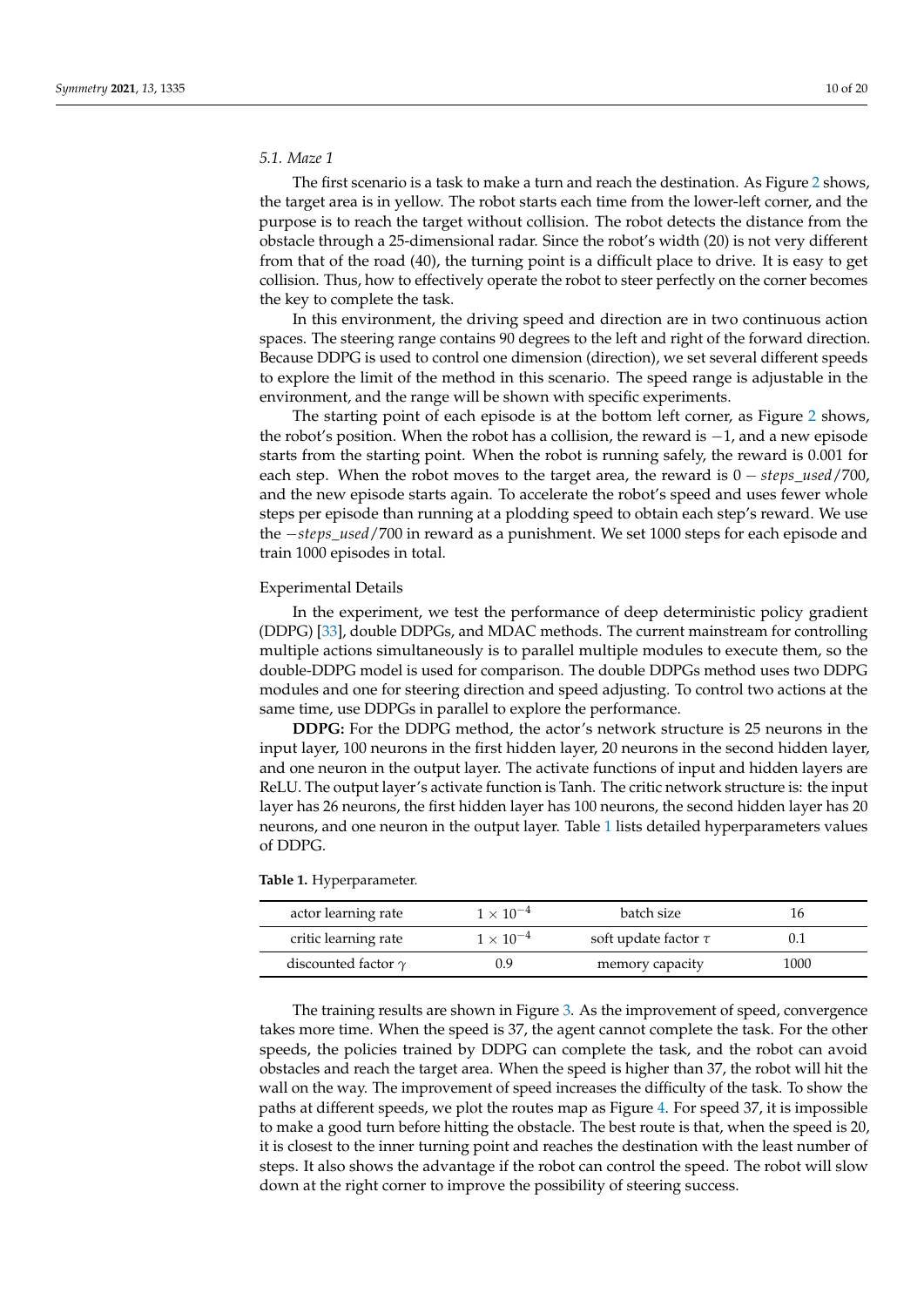<span id="page-10-0"></span>

**Figure 3.** The training results using the DDPG method.

<span id="page-10-1"></span>

**Figure 4.** Routes of different speeds.

**Double DDPG:** The double DDPGs method uses two DDPG modules for control speed and direction, respectively, and the structures and parameters of each one are the same as the DDPG's method. The default speeds are 40 and 60, and the speed rate can be adjusted from 0.4 to 1.4. The training results are as shown in Figure [5.](#page-11-0) For the speed 60, the whole process behaves terribly, and it is hard to converge, only reaching the target area a few times. Still, it is difficult for the overall policy to maintain stability. For the default speed 40 trial, it tends to converge at around the 800th episode. The policy can reach the target area, but the later stage is not stable. Form the original light rewards, and the robot often hits obstacle before reaching the target area.

Since the speed 60 trial does not converge and behaves badly, here we only plot the overall speed curve at the default speed 40 as the left side in Figure [6.](#page-11-1) It can be seen that the trained policy plans to reduce speeds near the environment's corner (at step 31) to avoid an obstacle. However, each step's velocity is changing, which introduces an unstable robot's state and makes it easy to crash. It also does difficult policy training. Similarly, we plot the typical route as the right side in Figure [6](#page-11-1) with the default speed of 40. The path can reach the target area safely.

**MDAC:** The MDAC method can control the direction and driving speed simultaneously. It uses three actor–critic-based structures, two sub-module control driving direction and speed, and the high-level module selects to execute the sub-module for the current state. The design of the network structure and the setting of the three modules' hyperparameters is the same as the DDPG method. The training results are shown in Figure [7.](#page-12-0)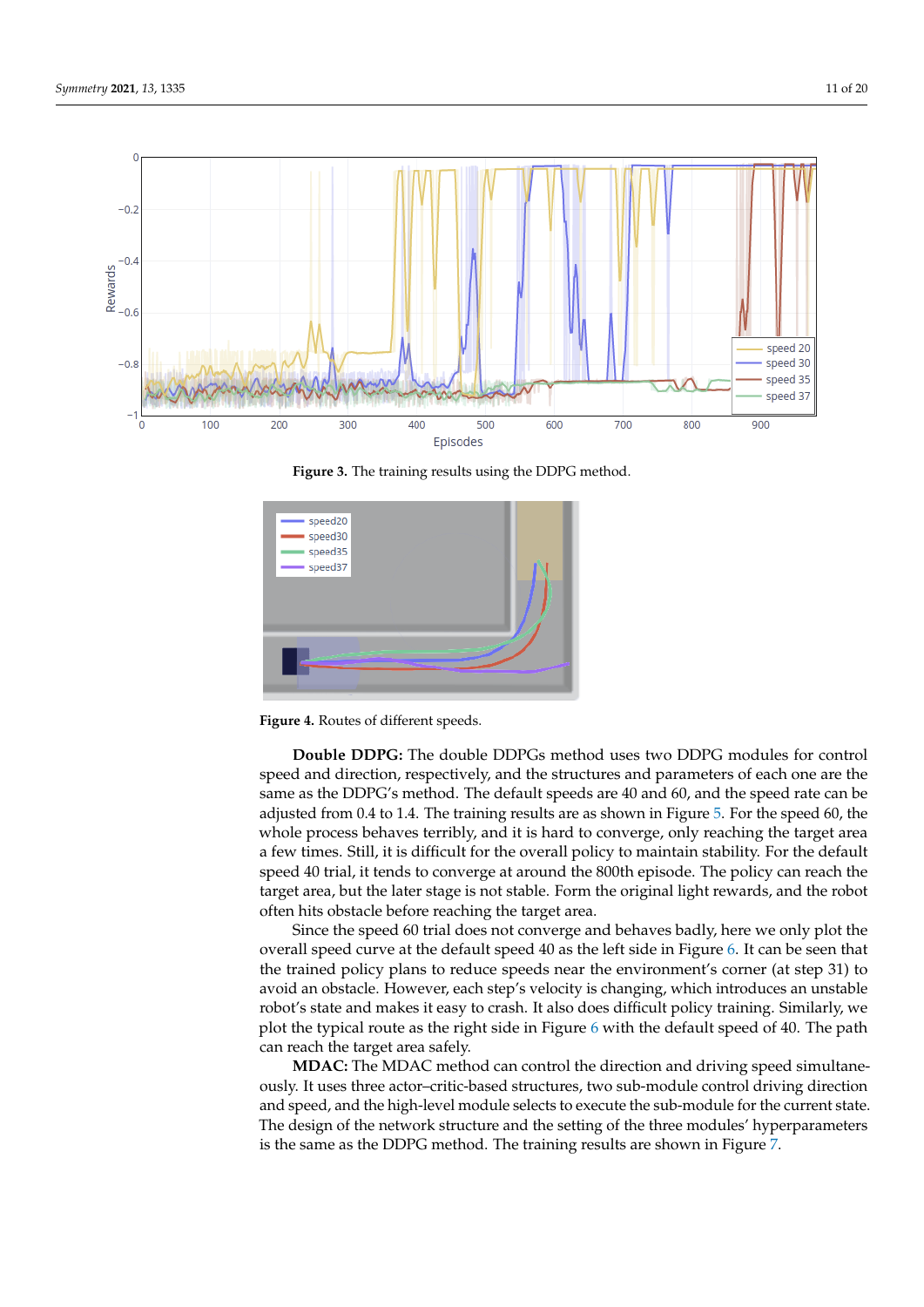<span id="page-11-0"></span>

**Figure 5.** The training rewards using the double DDPGs method.

<span id="page-11-1"></span>

**Figure 6.** The speed (**left**) and route (**right**) record using double DDPGs with default speed 40.

The light lines in Figure [7](#page-12-0) are the original data, and we smooth them for the convenience of comparison. In this experiment, we set the speed range as 0.4 to 1.4 times of default speeds, and default speeds are 40 and 60 separately. It shows that both of them tend to converge during the first 600 and 700 episodes. The higher speed one uses more time than speed 40. In terms of the stability after convergence, the lower speed one is better. To intuitively show their speed adjustment strategies, we choose a representative speed record from two experiments as the left in Figure [8.](#page-12-1) Because they have different speeds, the steps used in one episode are varied. For speed 40, the adjustment strategy is that the initial velocity is about 50, and it tends to increase, but it quickly decreases speed to near 20 at the right corner (step 29). After the turn, it gradually accelerates to reach the target area. For speed 60, its adjustment strategy during this episode is pronounced. The high-level policy only enables speed adjustment at the corner (step 21) and decelerates it to 25. After the turn, it slightly speeds up and maintains this until completing the task—both policies take less time and steps to complete the task than policy trained by DDPG or double DDPGs. Moreover, compared with double DDPGs, the speed adjustment module is not be enabled when not needed. Thus, the speed of the robot will not change Unstably. It increases the difficulty of training and the uncertainty of states.

Figure [8](#page-12-1) right shows the routes with two speeds, 40 and 60. Both paths trained by MDAC are very similar. The curves are also identical to the route with speed 20 trained with DDPG. The path is time-saving to the destination and avoids obstacles around the turning area.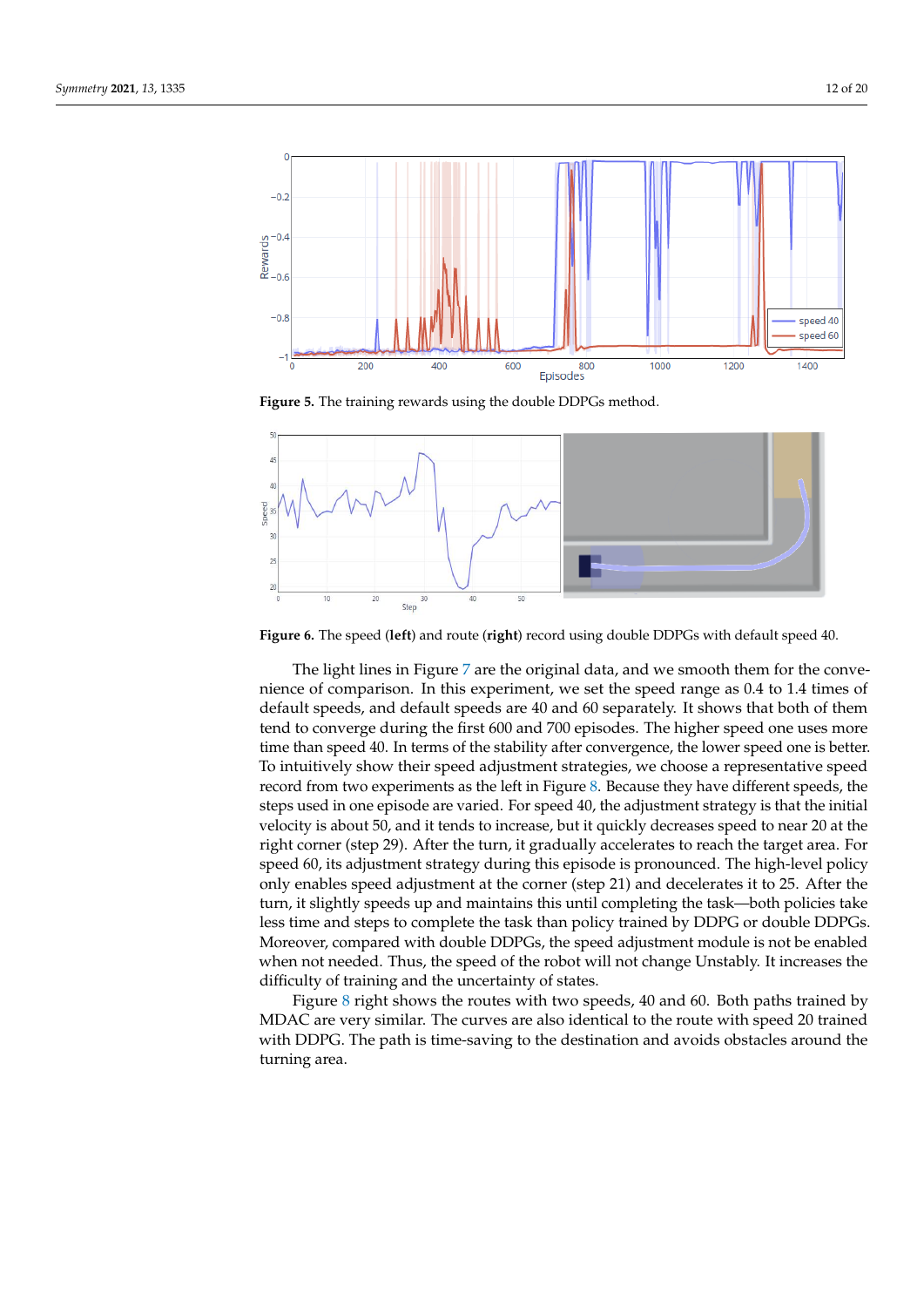<span id="page-12-0"></span>

**Figure 7.** The training result using MDAC.

<span id="page-12-1"></span>

**Figure 8.** The speeds (**left**) and routes (**right**) records using the MDAC method.

## *5.2. Maze 2*

In this environment (Figure [9\)](#page-12-2), we test the training stability, path, and speed planning ability in a long-path maze. The width of the road gradually changes, and the yellow part is the targeted area. The starting point of the path is in the lower-left position. The turning angles are more diverse. The path becomes narrow from the upper right corner, which makes the robot's turning difficult. On the upper left corner, the turning angle is a rightangle. Finally, reach the targeted area to complete a mission round. The environment contains more scenarios and conditions, so it has higher requirements for policy training.

The robot has two action spaces, driving speed and forward direction. The adjustable range of speed is 0.4 times to 1.4 times the default speed. We set the default speed as 50. The control range of the forward direction is 90 degrees left and right. When the robot hits the boundary of the maze, it gets a penalty of −1. Every step the robot takes, it gets a small reward of 0.0001. When the robot completes a circle and reaches the specified number of steps, the reward is 0 − *stepused*/600. When the robot hits or completes a round, it achieves an episode. The cumulative reward will be recorded.

<span id="page-12-2"></span>

**Figure 9.** Maze 2.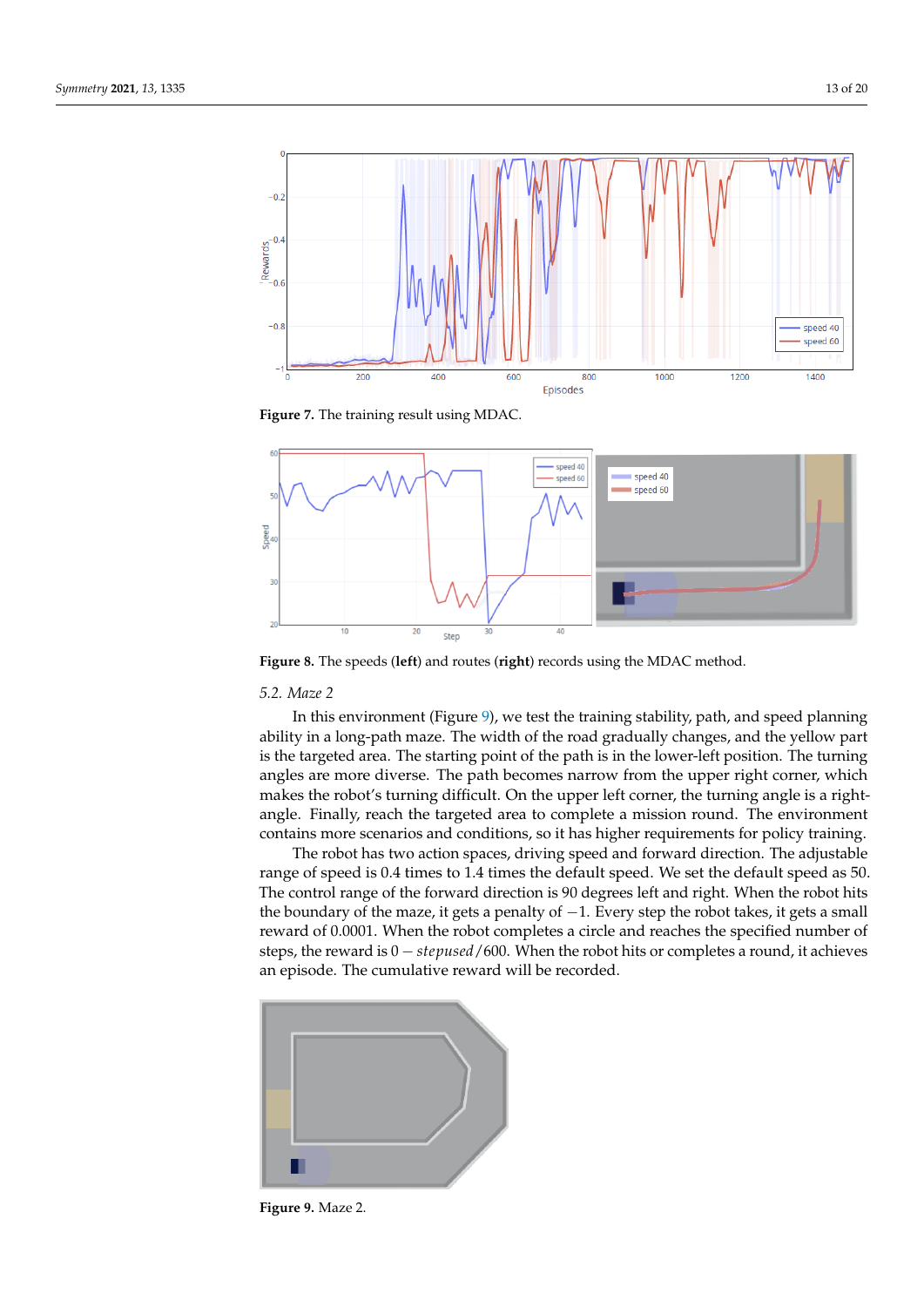# Experiment Details

In the experiment, we use double DDPGs and MDAC methods for training. The neural network and the number of neurons used are also the same. Hyperparameters are as Table [1.](#page-9-0) The training results are shown in Figure [10.](#page-13-0)

<span id="page-13-0"></span>

**Figure 10.** Training results using MDAC and double DDPGs.

To show the overall trends of cumulative rewards, we smoothed the results. The darker lines are the result of smoothing. The light-colored line is the original result. The frequency of reaching the target with the MDAC method is significantly higher than that of double DDPGs. Both policies reach the target area in the initial stage but used more steps, and the total rewards are about −0.3 (episode 400 and 500). Then, policies gradually increase rewards to about −0.2, indicating that their policies are intended to improve the overall speed to acquire higher rewards. Starting from the 600th episode, the MDAC's agent can reach the target area more stably, and the rewards gradually increase. For the double DDPGs, although it reaches the target in some episodes (episode 400, 1200, etc.), it is precarious. In most episodes, it is difficult to get to the end and collide with obstacles. For each trained policy, we plot the speed curves and trajectories.

Figure [11](#page-13-1) shows the speed and routes' records in default 50 speed. From the speed figure (Left), two speeds' control policies are similar, and the speeds appropriately reduce when turning, especially at the last turn (Step 110). The upper left's final turn is the narrowest, so both policies reduce the speed as much as possible. The difference between the two is also apparent. The MDAC's policy can maintain a speed when its adjustment is not required, making the whole training process and states more stable. The double DDPGs' speed keeps changing, which is not conducive to training stability. The instability can also be seen in the rewards' result figures. The right part of Figure [11](#page-13-1) is the trajectories of two methods, not much difference.

<span id="page-13-1"></span>

**Figure 11.** The speeds and routes' records using MDAC and double DDPGs.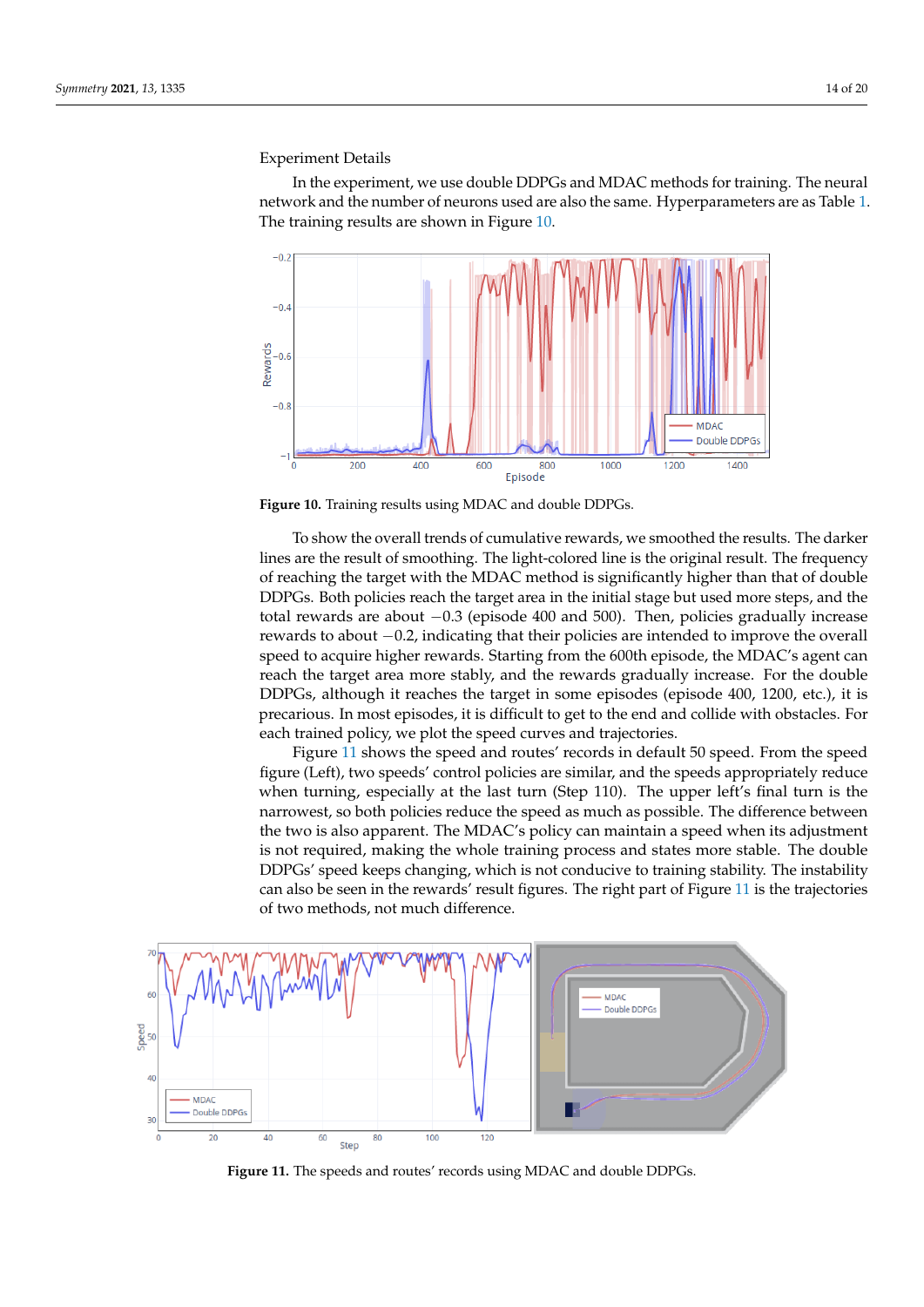In this environment, the agent encounters more state information and scenarios that require policy learning. It is more complex than the turning trial. We tested two methods that can control speed and direction. The advantage of MDAC is it can enable the sub-policy as needed and maintain its action when not required, and this method avoids unnecessary interference. The high-level module helps improve the overall training stability.

## *5.3. Maze 3*

The above experiments compared the methods for single scenarios. This experiment (Figure [12\)](#page-14-0) combines various scenes, and it has a longer path to the target area. In the map, we increase the difficulty by narrowing the width of the road, adding obstacles (darker blocks) and sharp turns. These features enrich the state of the environment and mainly affect the policy's upgrade in the training stage. A robot can easily collide with those and end the episode. We add more robot information for the state space, including the robot's position, heading direction, and speed. Thus, the training network can obtain more robot motion attributes. All state data are normalized to the range between 0 to 1.

<span id="page-14-0"></span>

**Figure 12.** Maze 3: longer path, narrow road and challenging obstacles.

We use this environment to test three methods. The specific parameters of each network model are the same as those in the above experiments. Due to the longer distance, the reward settings are also slightly adjusted: 0.0002 reward for one safe step, −4 reward for a collision, -ep\_step/800 for reaching the target area safely.

#### Experiment Details

The experiment has 3000 episodes in total, and each episode has 800 steps at the maximum. Figure [13](#page-15-0) shows the episodes' cumulative rewards in the training period. The DDPG has not reached the target area throughout the process, and the rewards are around −4. We smoothed the original data for double DDPGs and MDAC to facilitate comparison, and darker lines are the smoothed data. The double DDPGs method only reaches the target area a few times around the 500th episode and has never reached the target area after the 600th episode. The MDAC reaches the target stably, starting from the 500th episode to the end of the training.

Next, Figure [14](#page-15-1) shows the typical routes of three methods. The DDPG cannot complete the first turn and thus finds a path to maximize the steps to obtain more rewards. The double DDPGs method has reached the target area in some episodes, and we pick one route in this period. The route is relatively close to the one by MDAC, which is more stable during training. Both paths can accurately avoid obstacles and complete turns.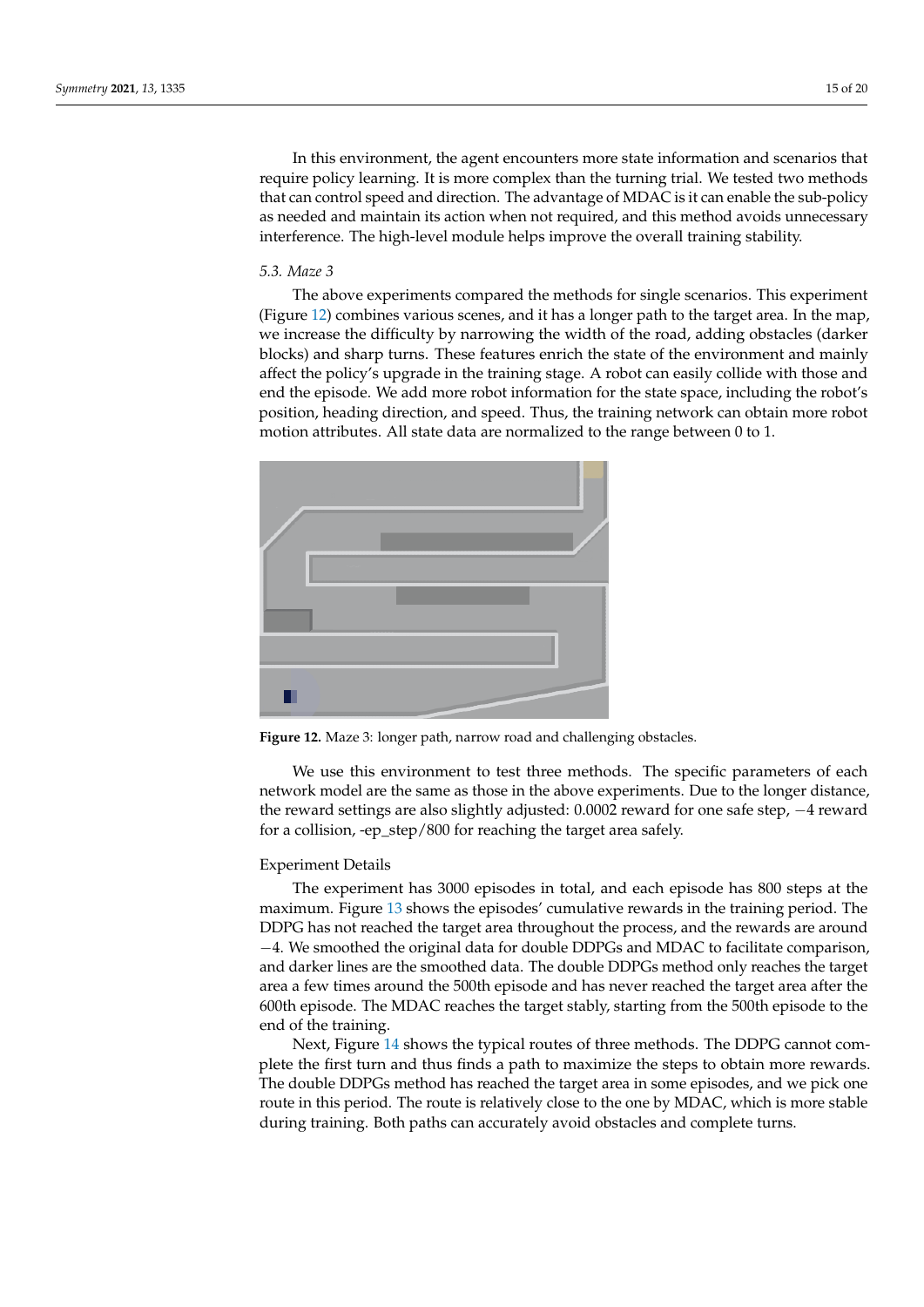<span id="page-15-0"></span>

Figure 13. Training rewards of methods MDAC, double DDPGs and DDPG.

<span id="page-15-1"></span>

Figure 14. Routes of MDAC, double DDPGs and DDPG methods.

Figure [15](#page-16-1) shows the steps used under each method in the whole process. Firstly, the DDPG is also trying to increase the number of steps to obtain more step rewards. However, overall, it is less than 200 steps except for some episodes between the 1500th and 2000th. The double DDPGs method reached the endpoint in the initial stage and took about 700 steps. Still, the performance of this method is unstable, resulting in inferior performance afterward, with each episode less than 100 steps. After the 500th episode, the MDAC method can stabilize the steps between 600 and 700 and behave more stable than double DDPGs. Even though it sometimes does not reach the target area, it collides more on the road around 400 steps. By comparison, the training of double DDPGs leads to the instability of the network, and the initially trained parameters cause worse performance in the subsequent training process. The MDAC can complete the task stably.

Finally, Figure [16](#page-16-2) compares the speed adjustment strategies of the MDAC and double DDPGs. Both methods drive the robot at a lower speed due to the challenging environment. However, the speed of double DDPG behaves with uncertainty, causing the agent to be unable to optimize to a stable policy. The MDAC's speed behaves stably, starting with 40 units of speed and dropping to between 20 and 25 at the first turn. After that, it maintains a constant speed at around 26. In the subsequent turns, due to the narrow roads, the speed gradually decreased and finally stabilized at 20. Compared to double DDPGs, a significant difference is that the speed adjustment is relatively stable. The high-level module controls whether to enable the speed adjusting sub-module based on state. Thus, it behaves stably and can reach the destination stably in the later period.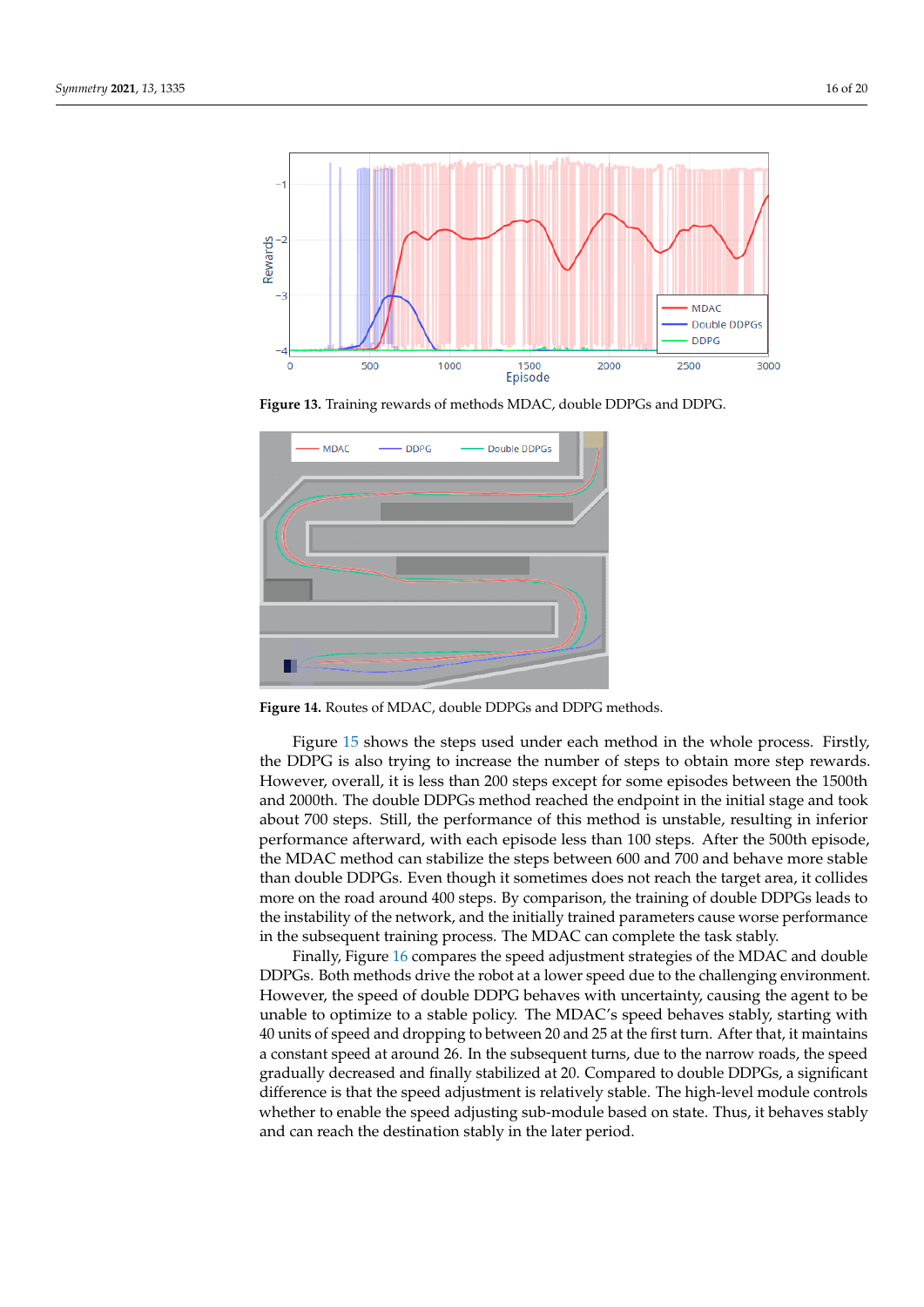<span id="page-16-1"></span>

**Figure 15.** Episode's steps of MDAC, double DDPGs and DDPG methods.

<span id="page-16-2"></span>

**Figure 16.** The speeds using MDAC and double DDPGs.

## <span id="page-16-0"></span>**6. Discussion**

The control problem of continuous space is a hot research topic in the RL domain. In terms of collision avoidance strategies, compared with traditional control methods, RL methods have unique advantages. It automatically trains to find the best control strategy and trains the model more directly and conveniently. With the RL training mode, the robot can learn a control policy and complete a defined task exploratorily. The whole training process agent acquires the control ability from trial and error using the offline transitions in memory.

In this work, we try to train the unmanned robot to have obstacle avoidance ability in a complex environment. In the experiment setting, the speed and heading direction adjustments are both considered. Many research works often ignore the speed change and assume that the robot runs constantly. A robot can better deal with complex scenes when facing obstacles with an adjustable speed. It can shorten the turning radius by decelerating and avoiding collision smartly.

If the robot has multiple action spaces in robotics applications, then a control policy should consider the mutual influence between actions. As the experiment in the paper, the changes of speed forward direction will simultaneously change the robot's state. In this case, a good collaboration will allow the robot to combine both actions to complete more complex tasks. Conversely, treating them as independent actions will decrease their ability to complete tasks.

Our approach uses a hierarchical frame to expand the number of action control spaces so that the robot can gain more capabilities. Furthermore, the MDAC method has high and low levels strategies, and the high-level one is used for planning and execution. Combined with low-level policies, it can solve the multi-dimensional actions' control tasks. The MDAC integrates the actor–critic approach so that it can control multiple continuous actions. In the experimental environment, the agent knows nothing about the environment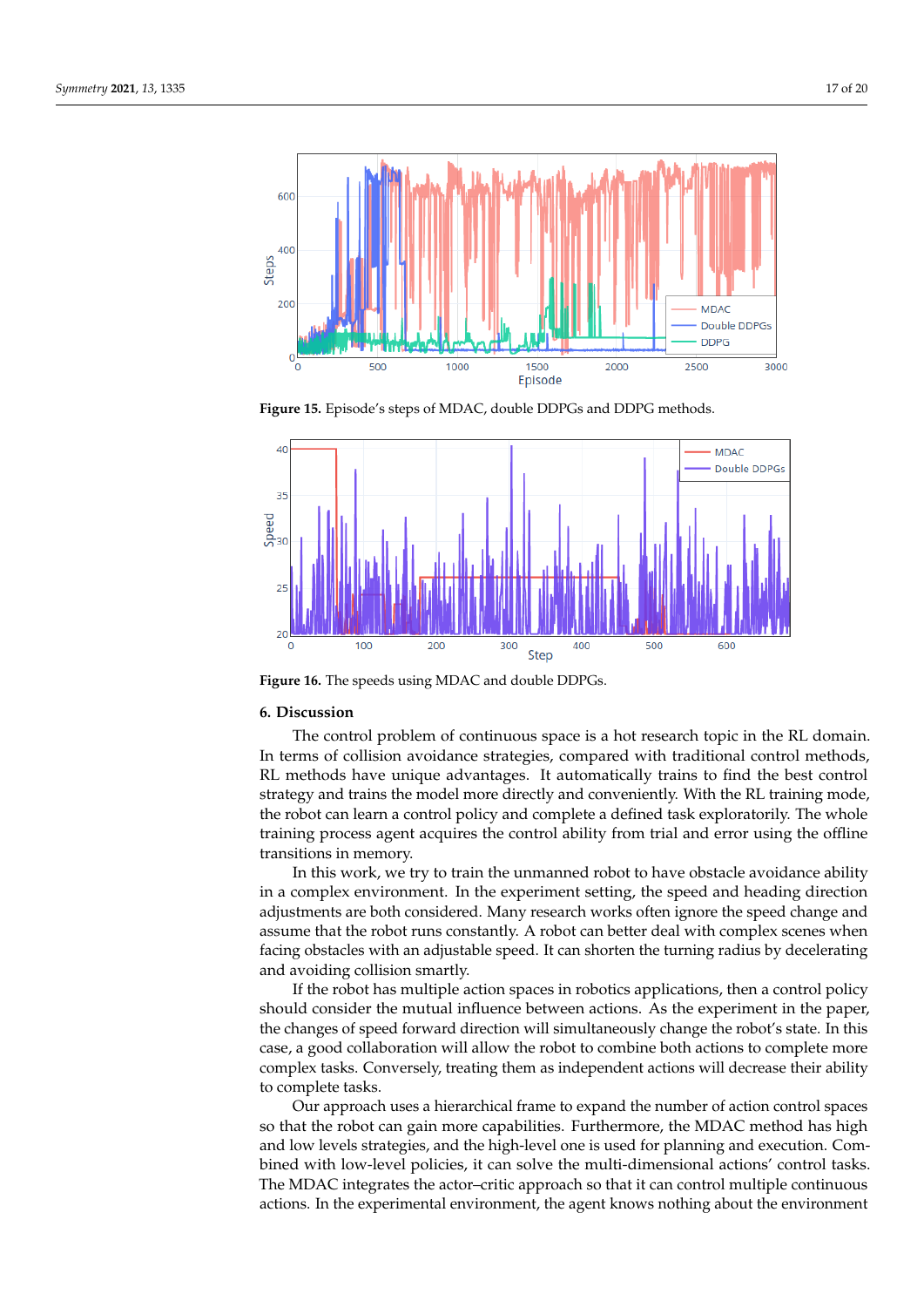at the beginning. The agent knows environment and state information through sensors. It can be seen from the experimental part that different strategies show different convergence conditions during the training process, and the stability after convergence is also different. In practical applications, excellent algorithms will make it easier for the network to converge to the global optimal state, which will show earlier convergence and stability after convergence.

The MDAC extends the scene of RL. It can be potentially applied in the field of robot control. Like most RL approaches, the method does not require prior knowledge of the environmental information and expert knowledge, and it is an end-to-end method. Our work aims to solve the obstacle avoidance tasks of the multi-dimensional-action robot. The trained system can output reasonable driving direction and speed based on the distance sensor, including speed, positioning, and driving direction information. When the network converges to the optimal state and remains relatively stable, the network model of the checkpoint in the stage can be directly applied to the same environment and maintain the best performance. For obstacle avoidance policies, if the map has slight changes, the model can be used since most states (feature) have been exposed during the training process. For maps with significant changes in environmental characteristics, transfer learning technology is needed to use a pre-trained network. This technique allows the model to better adapt to the new environment without long-time training from the beginning. In addition, the network can be used by local planners in path planning tasks. The method considers the kinematics of the robot, the planned trajectory is more in line with the actual situation, and the speed factor is considered.

Regarding the proposed approach, there are some aspects to improve in future work. Firstly, the reward assigning rules used by the high-level and low-level networks are the same. If their reward rules are different and individual, and each rule is designed according to its task, it will better guide the update of each network to reach the optimal condition. Of course, this requires a better simulator's design to enrich the source of rewards and state information; Secondly, the exploration strategy of RL generally uses one manner: an initialize exploration value gradually decreases to the minimum value as the training episodes increase. It can solve most tasks and reasonably balance exploration and exploitation issues. However, in the training of a relatively large-scope environment, the agent perhaps has not explored enough environmental scenarios before the exploration reaches the minimum value. This will affect the overall convergence in the training process. How to intelligently and dynamically adjust the exploration value according to the actual situation is worth studying; lastly, reward sparsity is the issue. In our experiment, the robot has enough reward information about obstacle avoidance, that is, the penalty of a collision and the minor benefit of each safe step. However, It lacks sufficient rewards for the target area's guidance. The agent will have a higher target reward in the memory after the robot has reached the target area. Increasing the target reward for navigating and reasonably guiding the robot to track the destination while avoiding obstacles is worth studying, and it has practical meaning.

#### <span id="page-17-0"></span>**7. Conclusions**

In this paper, we presented a hierarchical RL-based method for solving obstacle avoidance tasks, and we designed experimental environments to test the performance. The method's structure is based on a hierarchical structure, and the design of each module network is similar to the actor–critic based methods. Some techniques are used in our method such as target network, soft update, greedy policy, etc. These techniques can make the training effect more stable and increase the exploration degree of the agent. We designed three experiments to compare this method with other classic DDPG-based methods. The advantage of this method is to solve more complex obstacle avoidance problems, consider speed as another action, and maintain good stability during training. Convergence is also relatively fast. In addition, since the method has a common RL interface, other techniques can also be integrated such as priority experience replay, multi-agent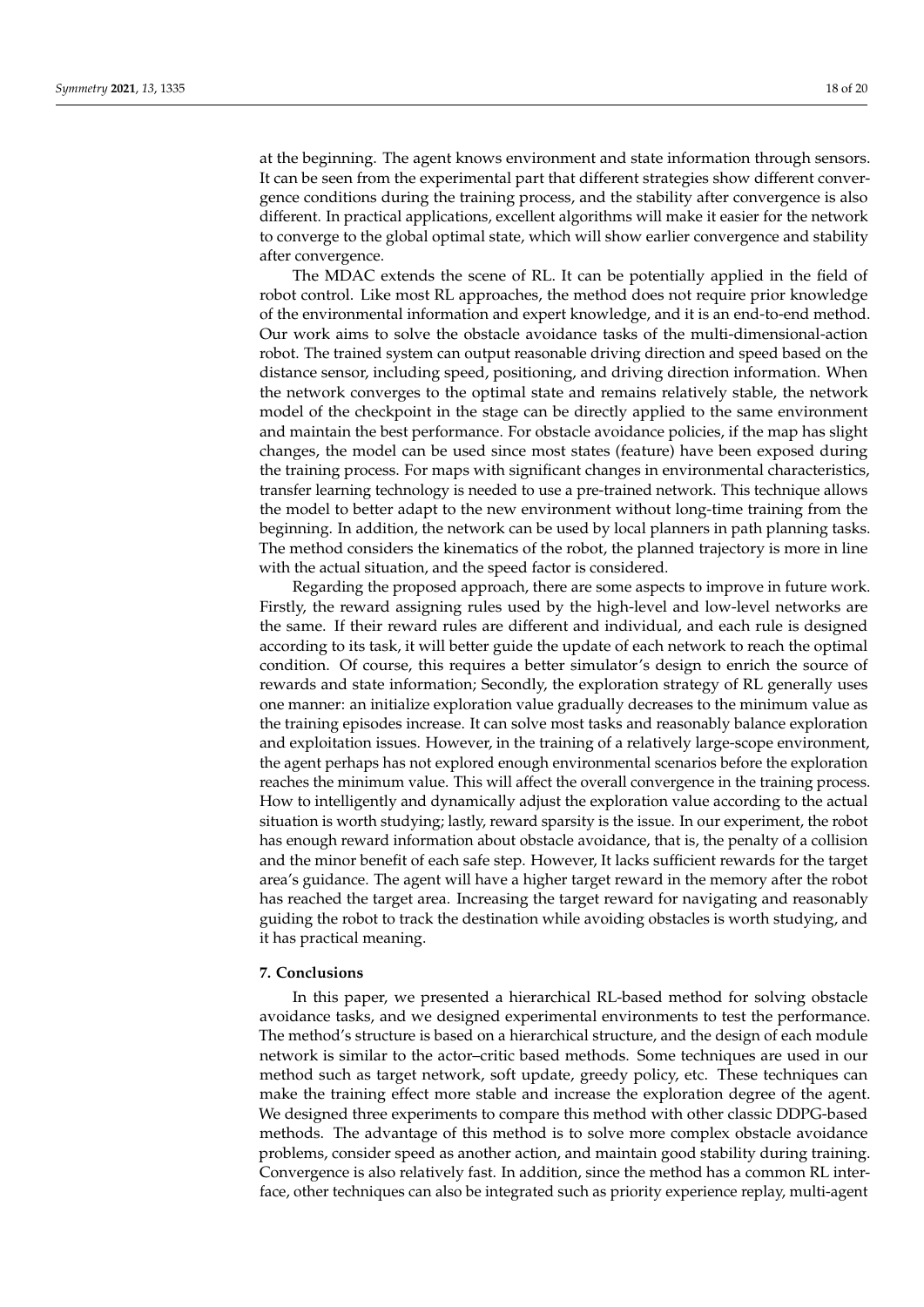system, etc. This method has some room for improvement. For example, all modules in the method use the same source of reward. If there is corresponding reward information for each module, the networks can be better trained with more informative rewards. Of course, it depends on the simulation environment, and how to set them appropriately is worth studying further. In addition, the exploration strategy in the method is relatively standard. For each module, adopting a more targeted exploration strategy can also improve its stability. Finally, a single target-area reward is used as guidance information in the experiment. The robot lacks navigation information, and the reward is relatively sparse. Letting the robot track the target area while completing the essential function (obstacle avoidance) is worth studying. This method allows multiple actions to cooperate in obtaining rewards through the allocation of the high-level module. It can potentially be applied to robot obstacle avoidance tasks in multi-action spaces. In addition, it can be used as a local planner in path planning problems. The planned path first conforms to the kinematics of the robot, so it is reasonable. The route also has speed information, so it is more informative than a typical path planning algorithm.

**Author Contributions:** Conceptualization, M.W.; Funding acquisition, Y.G.; Investigation, M.W., Y.G., P.W., F.Z. and Z.L.; Methodology, M.W. and P.W.; Project administration, Y.G.; Software, M.W. and Z.L.; Validation, M.W. and F.Z.; Writing—original draft, M.W.; Writing—review and editing, Y.G., P.W., F.Z. and Z.L. All authors have read and agreed to the published version of the manuscript.

**Funding:** This research received no external funding.

**Institutional Review Board Statement:** Not applicable.

**Informed Consent Statement:** Not applicable.

**Conflicts of Interest:** The authors declare no conflict of interest.

# **References**

- <span id="page-18-0"></span>1. Khatib, O. Real-time obstacle avoidance for manipulators and mobile robots. In *Autonomous Robot Vehicles*; Springer: New York, NY, USA, 1986; pp. 396–404.
- <span id="page-18-1"></span>2. Stulp, F.; Schaal, S. Hierarchical reinforcement learning with movement primitives. In Proceedings of the 2011 11th IEEE-RAS International Conference on Humanoid Robots, Bled, Slovenia, 26–28 October 2011; pp. 231–238.
- <span id="page-18-2"></span>3. Sutton, R.S.; Barto, A.G. *[Draft-2] Reinforcement Learning: An Introduction*; The MIT Press: Cambridge, MA, USA; London, UK, 2013.
- <span id="page-18-3"></span>4. Mnih, V.; Kavukcuoglu, K.; Silver, D.; Graves, A.; Antonoglou, I.; Wierstra, D.; Riedmiller, M. Playing atari with deep reinforcement learning. *arXiv* **2013**, arXiv:1312.5602.
- <span id="page-18-4"></span>5. Mnih, V.; Kavukcuoglu, K.; Silver, D.; Rusu, A.A.; Veness, J.; Bellemare, M.G.; Graves, A.; Riedmiller, M.; Fidjeland, A.K.; Ostrovski, G.; et al. Human-level control through deep reinforcement learning. *Nature* **2015**, *518*, 529. [\[CrossRef\]](http://doi.org/10.1038/nature14236) [\[PubMed\]](http://www.ncbi.nlm.nih.gov/pubmed/25719670)
- <span id="page-18-5"></span>6. Gu, S.; Holly, E.; Lillicrap, T.; Levine, S. Deep reinforcement learning for robotic manipulation with asynchronous off-policy updates. In Proceedings of the 2017 IEEE international conference on robotics and automation (ICRA), Singapore, 29 May–3 June 2017; pp. 3389–3396.
- <span id="page-18-6"></span>7. Wu, M.; Gao, Y.; Jung, A.; Zhang, Q.; Du, S. The Actor-Dueling-Critic Method for Reinforcement Learning. *Sensors* **2019**, *19*, 1547. [\[CrossRef\]](http://dx.doi.org/10.3390/s19071547)
- <span id="page-18-7"></span>8. Wang, Z.; Schaul, T.; Hessel, M.; Hasselt, H.; Lanctot, M.; Freitas, N. Dueling network architectures for deep reinforcement learning. *arXiv* **2015**, arXiv:1511.06581
- <span id="page-18-8"></span>9. Hasselt, H.V. Double Q-learning. *Adv. Neural Inf. Process. Syst.* **2010**, *23*, 2613–2621.
- <span id="page-18-9"></span>10. Haarnoja, T.; Zhou, A.; Hartikainen, K.; Tucker, G.; Ha, S.; Tan, J.; Kumar, V.; Zhu, H.; Gupta, A.; Abbeel, P.; et al. Soft actor–critic algorithms and applications. *arXiv* **2018**, arXiv:1812.05905.
- <span id="page-18-10"></span>11. Barto, A.G.; Mahadevan, S. Recent advances in hierarchical reinforcement learning. *Discret. Event Dyn. Syst.* **2003**, *13*, 41–77. [\[CrossRef\]](http://dx.doi.org/10.1023/A:1022140919877)
- <span id="page-18-11"></span>12. Sutton, R.S.; McAllester, D.A.; Singh, S.P.; Mansour, Y. Policy gradient methods for reinforcement learning with function approximation. *Adv. Neural Inf. Process. Syst.* **1999**, *12*, 1057–1063.
- <span id="page-18-12"></span>13. Bhatnagar, S.; Sutton, R.; Ghavamzadeh, M.; Lee, M. Natural actor–critic algorithms. *Automatica* **2009**, *45*, 2471–2482. [\[CrossRef\]](http://dx.doi.org/10.1016/j.automatica.2009.07.008)
- <span id="page-18-13"></span>14. O'Donoghue, B.; Munos, R.; Kavukcuoglu, K.; Mnih, V. Combining policy gradient and Q-learning. *arXiv* **2016**, arXiv:1611.01626.
- <span id="page-18-14"></span>15. Al-Emran, M. Hierarchical reinforcement learning: A survey. *Int. J. Comput. Digit. Syst.* **2015**, *4*. [\[CrossRef\]](http://dx.doi.org/10.12785/ijcds/040207)
- <span id="page-18-15"></span>16. Marthi, B.; Russell, S.J.; Latham, D.; Guestrin, C. Concurrent hierarchical reinforcement learning. In Proceedings of the Nineteenth International Joint Conference on Artificial Intelligence, Edinburgh, Scotland, UK, July 30–August 5, 2005; pp. 779–785.